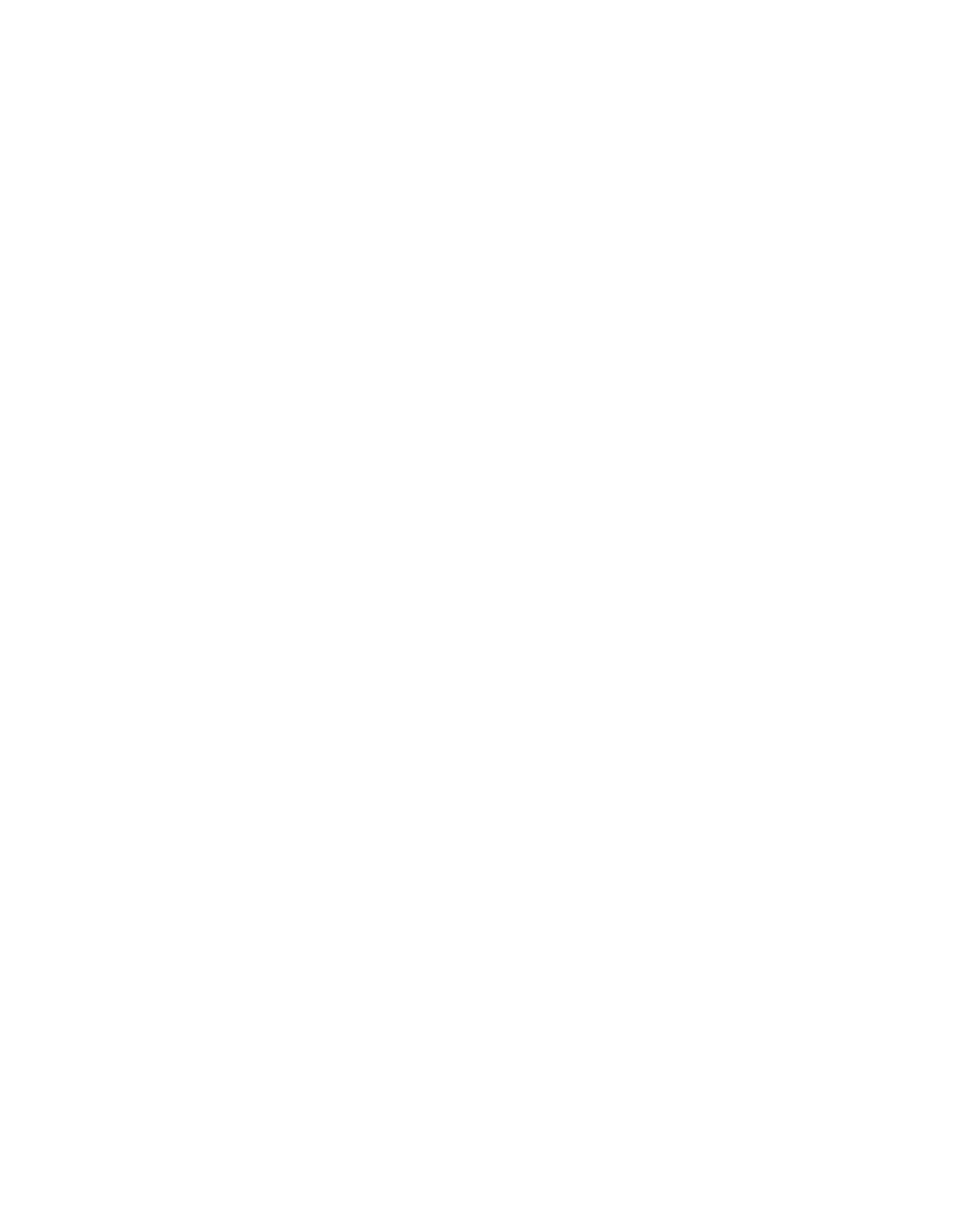

# **PLANNING AND ESTABLISHING COMMERCIAL APPLE ORCHARDS IN WISCONSIN**

◆◆◆◆◆◆◆◆◆◆

*Teryl R. Roper and Gary G. Frank*

#### ◆◆◆◆◆◆◆◆◆◆◆◆◆

| <b>INTRODUCTION</b> 2                                                                  |                |
|----------------------------------------------------------------------------------------|----------------|
| SITE SELECTION Alle and the<br>Temperature $\ldots \ldots \ldots \ldots \ldots \ldots$ | $\mathbf{2}$   |
| Elevation and Exposure 3                                                               |                |
| Previous Crops3                                                                        |                |
| Location for Marketing. 3                                                              |                |
| Soil Requirements 4                                                                    |                |
| <b>ORCHARD PLANNING </b>                                                               | $\therefore$ 4 |
| Marketing                                                                              | .5             |
| Orchard Size 5                                                                         |                |
| Orchard Layout 7                                                                       |                |
| SITE PREPARATION 11                                                                    |                |
| Clearing and Cultivation 11                                                            |                |
| Soil Testing 11                                                                        |                |
| Subsoiling 11                                                                          |                |
| <b>ORCHARD-FLOOR</b><br><b>MANAGEMENT</b><br>Windbreaks                                | 11<br>12       |
|                                                                                        |                |
| TREE PLANTING<br>Planting Methods.                                                     | 12<br>12       |
|                                                                                        | 13             |
| TREE NUTRITION And a series                                                            | 13             |
| IRRIGATION ALLER CONTRACT                                                              | 13             |
| <b>TRAINING AND PRUNING.</b>                                                           | 14             |
| Pruning at Planting                                                                    | 14             |
| <b>PEST MANAGEMENT</b><br>$\mathbb{R}^{\mathbb{Z}}$                                    | 15             |
| Insects and Diseases                                                                   | 15             |
| Rodents and Deer 17                                                                    |                |
| WINTER INJURY 17                                                                       |                |
| <b>RECORD KEEPING MARKET 18</b>                                                        |                |
| <b>COST OF ESTABLISHMENT 18</b>                                                        |                |
| <b>ADDITIONAL RESOURCES</b>                                                            | 20             |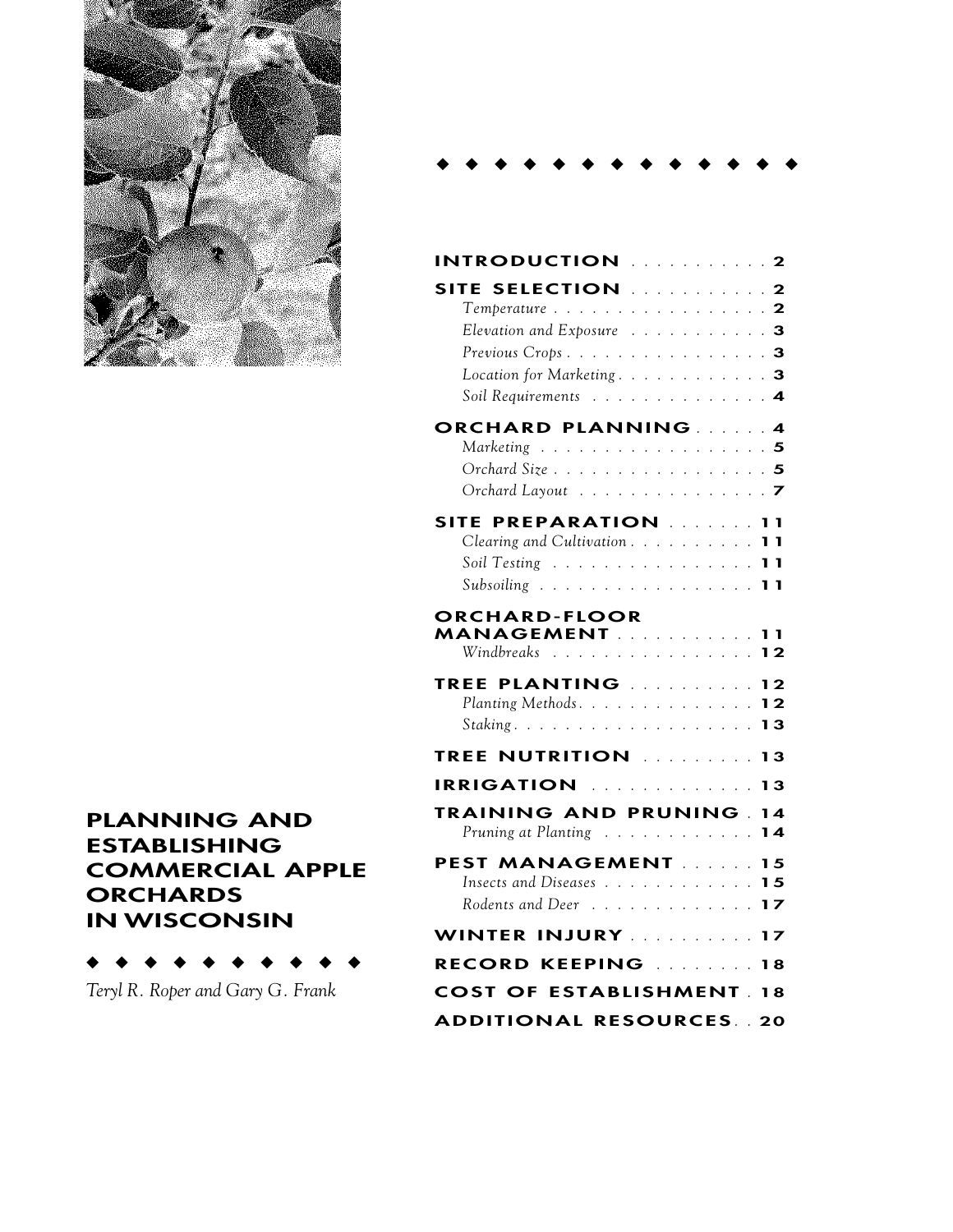# **INTRODUCTION**



pple production can be a financially and emotionally rewarding venture. However, a desire to grow fruit is not sufficient reason to establish a commercial orchard. A small backyard or hobby orchard can be a satisfying avocation, but

establishing a successful commercial operation takes time, skill, experience, and capital. Commercial apple growing is an increasingly complex operation requiring operators to keep abreast of current developments in plant materials, cultural techniques, pest management, and business management. Marketing is also crucial: producing fruit without a market will lead to financial loss.

Because apples are a perennial crop, mistakes made when the trees are young can affect the orchard for many years. An apple orchard should last for 20–25 years. Proper planning of a proposed orchard can point out weaknesses in the plan and will be required by lending institutions. The orchard plan should include the site, the rootstocks and cultivars to be planted, pollination, the size of the orchard and tree spacing, the training and pruning system to be used, the method of harvest and marketing, a market analysis for the potential market, and a review of the expertise of the management team. After considering all of these factors, you can make an informed decision whether to plant the orchard, to revise the plan, or to invest elsewhere.

If you have no prior experience in orchard management or operation, consider working for a successful grower for at least a year to learn the operation. If that is not possible, be certain an experienced manager or consultant is available **BEFORE** you plant or purchase the orchard. Fruit production cannot be learned adequately from books. Nothing can replace experience in orchard management.

This bulletin outlines and briefly describes factors to consider before you invest in a commercial orchard.



*Figure 1. Wisconsin plant-hardiness zone map. Orchards located in USDA hardiness zones 4 and 5 have more cultivar options than orchards located in zone 3.*

# **SITE SELECTION**

The selection is extremely important. Once an orchard is planted it cannot be moved to a better location. Old orchard sites are not necessarily the best sites for establishing a new orchard, although they may be ite selection is extremely important. Once an orchard is planted it cannot be moved to a better location. Old orchard sites are not necessarily the best sites for used with proper preparation. You must consider several factors when deciding on a suitable orchard site.

#### **Temperature**

Temperature is the largest factor in determining where apples can be grown successfully in Wisconsin. Apple flower buds and trees can be killed in regions where winter temperatures are routinely below –35°F. Most of Wisconsin is in USDA hardiness zones 4 or 5, where winter temperatures will allow apple production on favorable sites (Figure 1). However, part of the state is in zone 3. Here apple production is marginal and site selection becomes even more important. Late spring frosts with temperatures below 28°F can kill flower buds or flowers.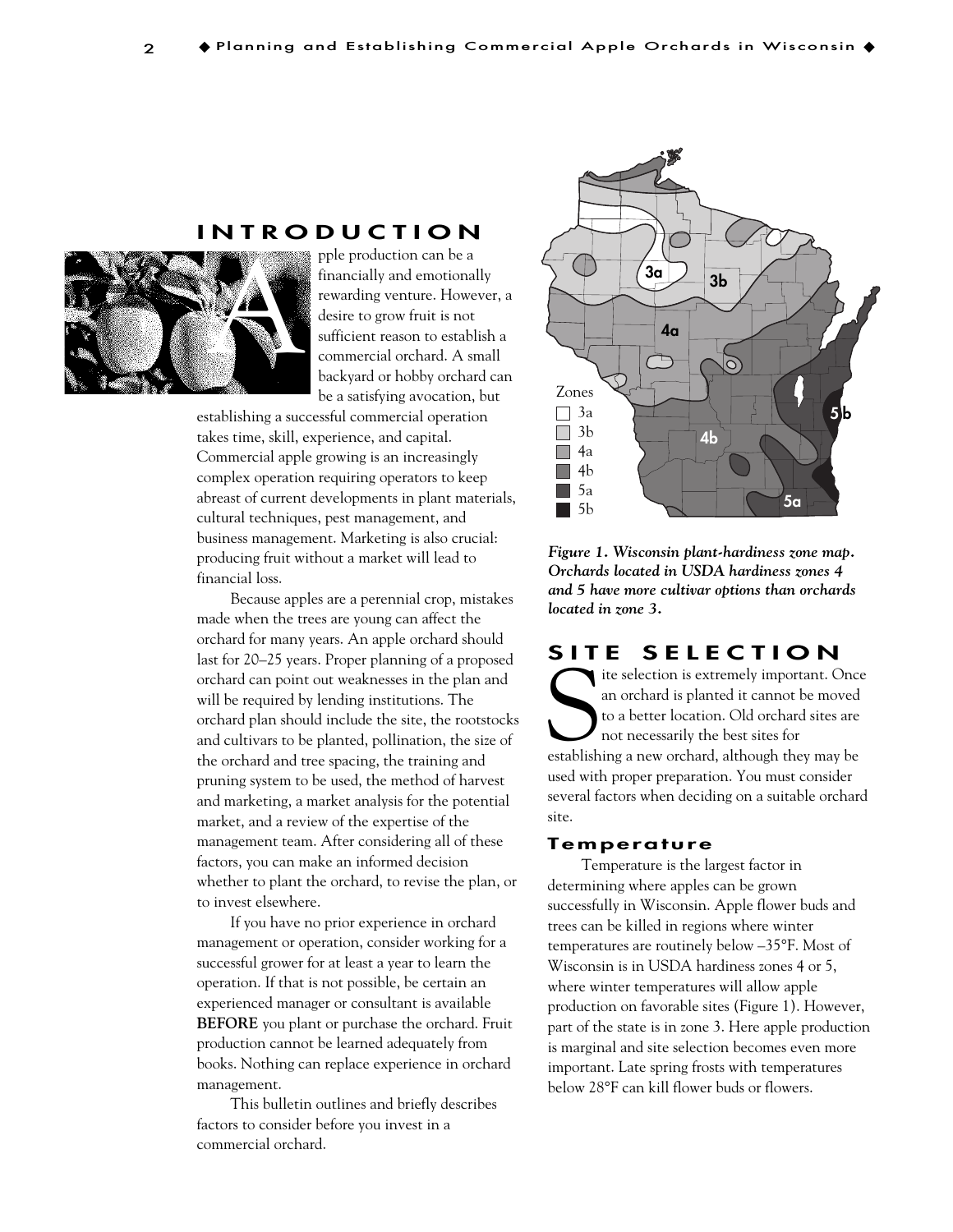# **Elevation and Exposure**

A site for an apple orchard should be elevated above surrounding areas so that cold air can settle away from the trees on cold spring nights (Figure 2). Cold air is heavier than warm air and settles in low spots. On calm, frosty nights temperatures in valleys or coulees can be several degrees colder than on adjacent hillsides. This slight difference in temperature can mean success or failure for an orchard.

Since orchards are typically planted with some sort of cover crop, they may be planted on slopes that are steeper than would be acceptable for other crops. Slopes of hills or ridges are generally more desirable than the tops because of wind conditions. Wind can affect tree shape and anchorage, dry out soil, make spraying difficult, reduce bee activity for pollination, and cause limb rubs on fruit. Also, winter winds may hasten moisture loss from tree tissue, increasing winter injury. Windbreaks can improve tree growth and fruit quality. Windbreaks should be established well before apple trees are planted.

The exposure of the slope is also important. South-facing slopes experience more temperature

fluctuation during the winter than north-facing slopes. Winter injury to tree trunks can be caused when sunlight reflecting off of snow causes trunks to warm and to lose hardiness. Bright sunny days followed by bitter cold nights can injure trunks that have lost hardiness. With the low angle of the winter sun, north-facing slopes receive less sunlight.

#### **Previous Crops**

If residual herbicides have been used on the site, for example atrazine for corn, you must wait at least one year before an orchard can be established. If the site was previously an orchard, remove the old trees along with as many roots as possible and prepare the soil for at least one year and preferably two years before planting new trees.

#### **Location for Marketing**

Method of marketing is an important consideration for locating an orchard. Pick-yourown operations and roadside stands are most successful near metropolitan areas and along heavily traveled roads. If the fruit is to be direct marketed at farmers' markets, proximity to such markets is desirable. If fruit is to be marketed through wholesale channels, then the orchard should have, or be near, a packing/processing facility. Transportation to markets can be a sizable cost of selling fruit.



*Figure 2. Cold-air drainage is an important component of site selection. Cold air settles into low areas. Avoid low areas and sites where air drainage is blocked by woods, brush, or other obstructions.*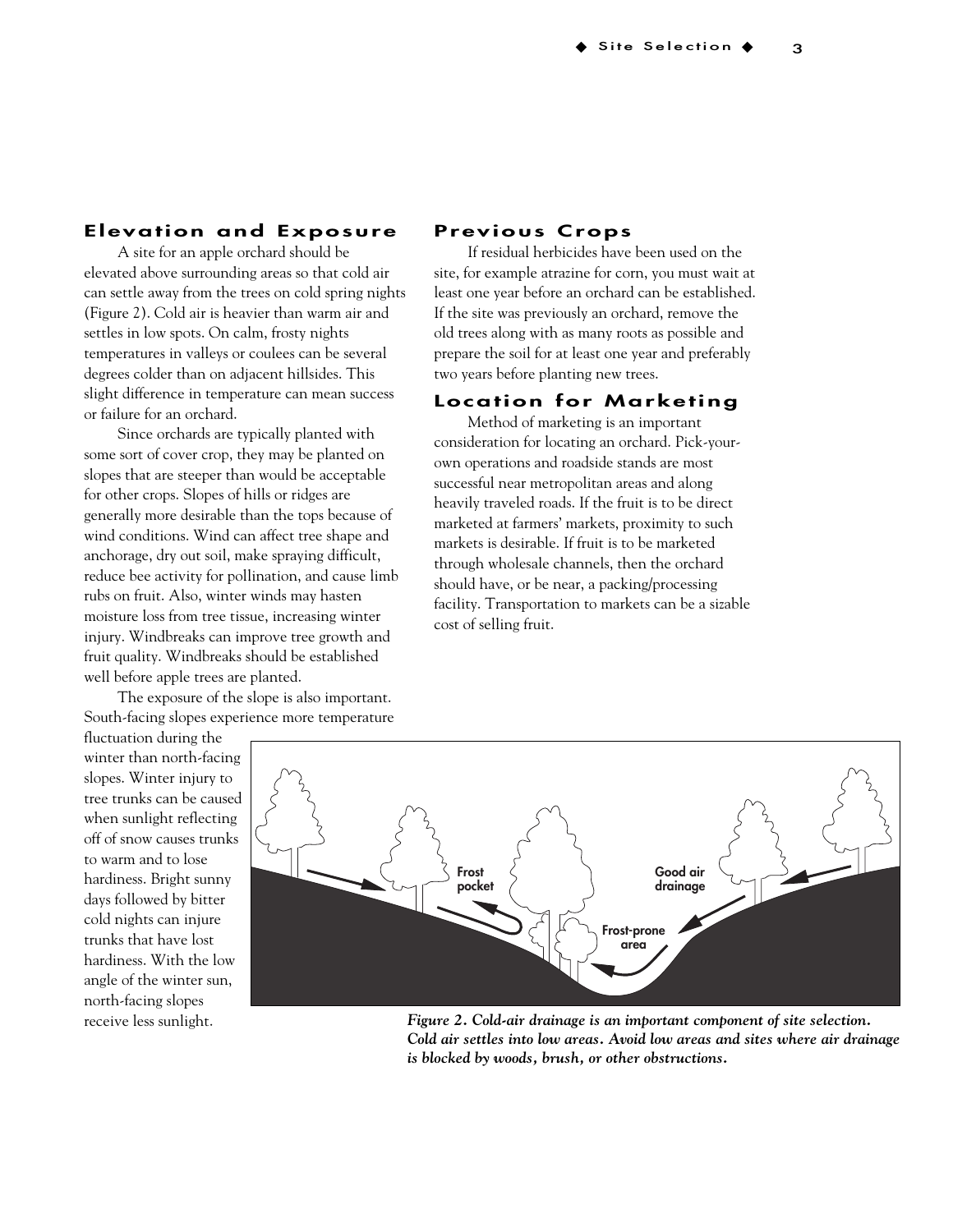#### **Soil Requirements**

The type of soil also determines the appropriateness of a site for an orchard. The notion that soils unsuitable for production of other crops are suitable for orchards has been costly to many growers. While sites that are too steep or soils that are too rocky for other crops may be acceptable for orchards, severely eroded, low fertility, or poorly drained soils will almost certainly lead to failure.

Drainage and Aeration. Orchard soils must be well drained and aerated. Soils that remain waterlogged for extended periods of time are unacceptable for orchards. In these soils the pore spaces between the soil particles become filled with water while oxygen, which is required for root growth and survival, is excluded. Trees planted in poorly drained soils tend to have roots only in the shallow surface layers of the soil. Trees with weakened, shallow root systems will be poorly anchored and more susceptible to drought and root diseases. Although clay soils are more commonly poorly drained, even sandy, porous soils can become waterlogged if there is a tight subsoil that prevents drainage of excess water.

If you suspect poor drainage, examine the subsoil. Poorly drained subsoils typically are mottled in color and have prominent gray streaks and rusty brown spots indicating inadequate soil aeration.To detect poorly drained soil, dig test holes. If water stands within 3–4 feet of the surface for several weeks in the spring, the site is probably unsuitable for an orchard. While drainage can be

improved on some soils and sites through installing tile drainage or by land reformation, it will increase the cost of orchard establishment.

Water-Holding Capacity. Soils with good water-holding capacity will retain moisture and supply water to trees during dry

periods. In general, the finer the soil texture the greater its water-holding capacity. Heavy clay soils may hold as much as 30–35% of their weight as water while a coarse sandy soil may not exceed

10% of its weight in water. The amount of water a soil can hold is known as field capacity. Field capacity cannot be changed appreciably by any cultural operation. While adding organic matter increases the water-holding capacity slightly, it is usually more important in increasing water penetration into the soil.

During the summer, mature apple orchards will use about 4–6 inches of water per month, depending on the weather and orchard-floor management system. For non-irrigated orchards, if a soil can hold 8 inches of water, trees can endure a period of 4–5 weeks without rain. It has been estimated that to carry trees through a drought, a medium sandy soil will require twice the rooting depth compared to a heavier silt loam.

Acidity and Soil Fertility. Apples prefer a soil with a pH of 5.8–6.8. It is best to plant on soils with appropriate pH. However, soil pH can be temporarily raised by adding lime or lowered by adding elemental sulfur. These soil amendments should be incorporated before trees are planted, if required, and cannot be readily repeated once the trees are planted.

Fertility of soils can be amended with the addition of chemical fertilizers, so soil fertility is of secondary importance. Wisconsin soils generally have adequate amounts of potassium, phosphorus, and micronutrients. If a soil test indicates a deficiency in these elements, sufficient nutrients or lime can be incorporated prior to planting.

# **ORCHARD PLANNING**

efore any trees are planted, a master plan for the orchard operation should be made. Components of the plan include: method of marketing; choice of cultivars, pollinizers, and rootstocks; tree spacing and layout on the land; orchard

floor management; irrigation system; equipment, location of on-farm roads; etc. After you have made these decisions, you can arrange financing and order trees.

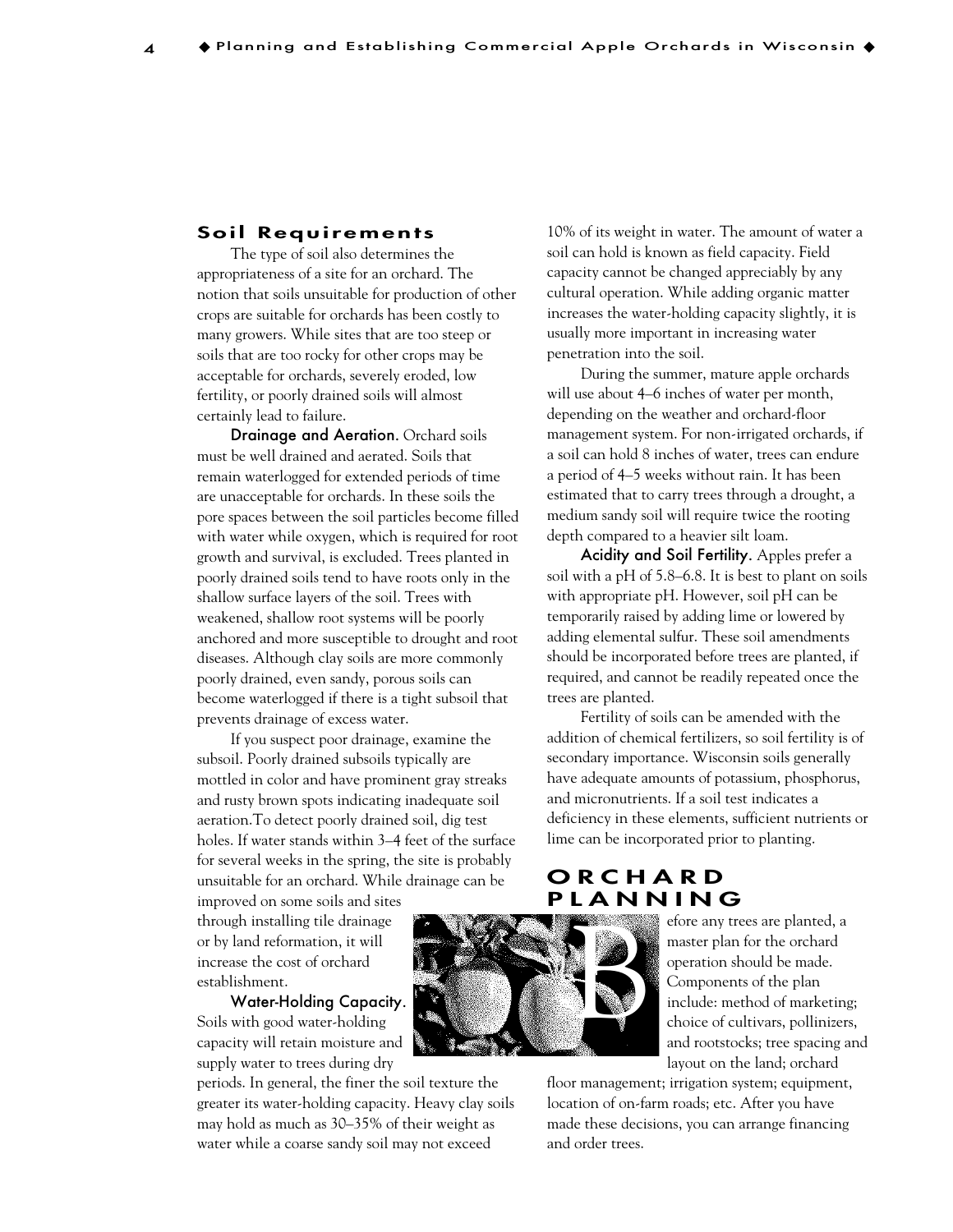## **Marketing**

The first decision in orchard planning is the method of marketing. This decision will dictate many other facets of the operation. There are essentially three methods of marketing apples, and most growers use more than one method. For more information about marketing, contact your county Extension office or local Chamber of Commerce.

Pick-Your-Own. Once a popular marketing method, pick-your-own has declined in favor recently. With more double-income families, customers simply have less time for picking fruit. Operations using pick-your-own marketing should plant dwarf trees to avoid the need for ladders. This should reduce liability insurance costs. Small trees allow closer spacing. Pick-your-own marketing requires easy public access, ample parking facilities, and traffic control for check-out accountability. Pick-your-own orchards will have to be "park like" in their maintenance. One of the draws of pick-your-own operations is the rural experience of being on a farm. "Agritainment" can be used to build a successful operation.

Before deciding on pick-your-own marketing you will need to determine how many potential customers you have within about 20–30 miles of the proposed orchard and how many trees would be needed to service those customers. Next, subtract from this estimate apples produced by competing orchards in the vicinity. This will provide a rough estimate of market capacity in your area. If there is an insufficient customer base for pick-your-own, you may need to consider a secondary market for the fruit or an alternative location.

Farm Markets. A second direct-marketing technique is to use roadside stands or farmers' markets. In both instances, labor for harvesting fruit is required. Roadside stands should be established only on highways with sufficient traffic to provide enough customers for selling the crop. On-site grading facilities will need to be established or contracts made to grade the fruit offfarm. Closed containers offered for sale must comply with USDA grades.

Wholesale Markets. Marketing through produce wholesalers is used most often by larger growers who are able to consistently provide quality fruit to wholesalers. A large quantity of apples can be moved through these wellestablished networks. Wholesale marketing requires ample picking labor and equipment for harvesting, storing, and transporting fruit. A grading and packing facility will need to be constructed or contracts established to have the fruit packed off-farm. It is perhaps more economical to have fruit graded and packed offfarm than to build a small packing line that is run for only a few weeks each season. These decisions should be made before the orchard is planted.

Contact produce wholesalers while the orchard is still in the planning stage. Ask if they are interested in purchasing the cultivars you intend to plant. They may be able to offer suggestions about what their customers want in terms of cultivars, grades, and packs. They may also give you a price history for apples for the last several years so that your price expectations are realistic.

#### **Orchard Size**

An orchard of 30–35 acres can provide sufficient income for a family. An orchard of this size utilizes equipment efficiently and allows one person to do most of the routine work. Additional labor will be required for pruning and harvest. When deciding orchard size, determine whether additional labor will be available.

The method of marketing may also affect orchard size. For instance, pick-your-own orchards should not be larger than the market they serve requires. Otherwise, unharvested fruit will remain on the trees and potential income will be lost.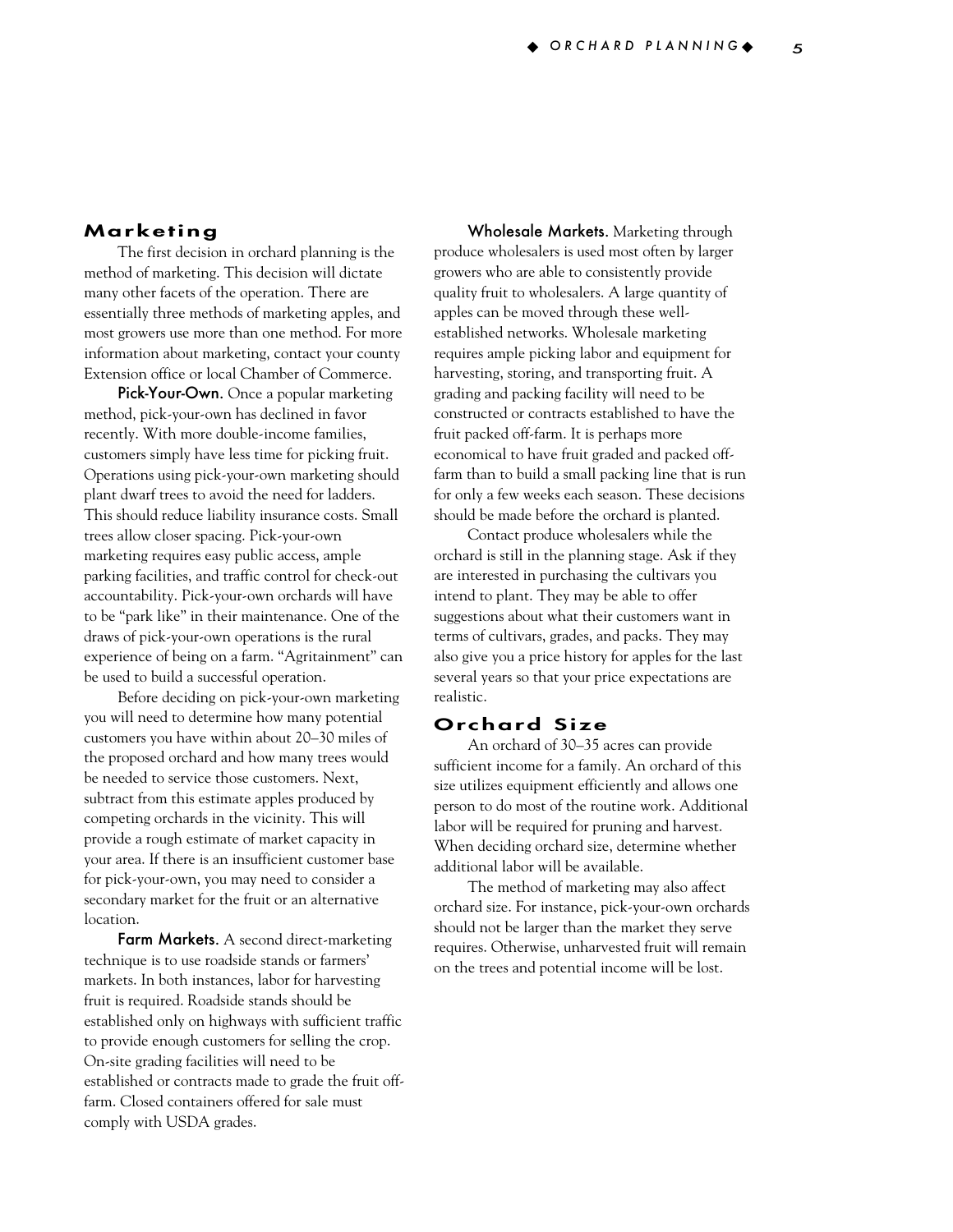

#### **CULTIVAR POLLINATED**

 $\square$  Can be relied upon to pollinate this cultivar

■ Partially self-fruitful but should not be planted in a solid block

■ Should not be relied upon as the only pollinizer for this cultivar

*Figure 3. Apple cultivars are mostly self-unfruitful. Cultivars that are pollen compatible and that have an overlapping blossom period should be combined in an orchard. Triploid cultivars such as*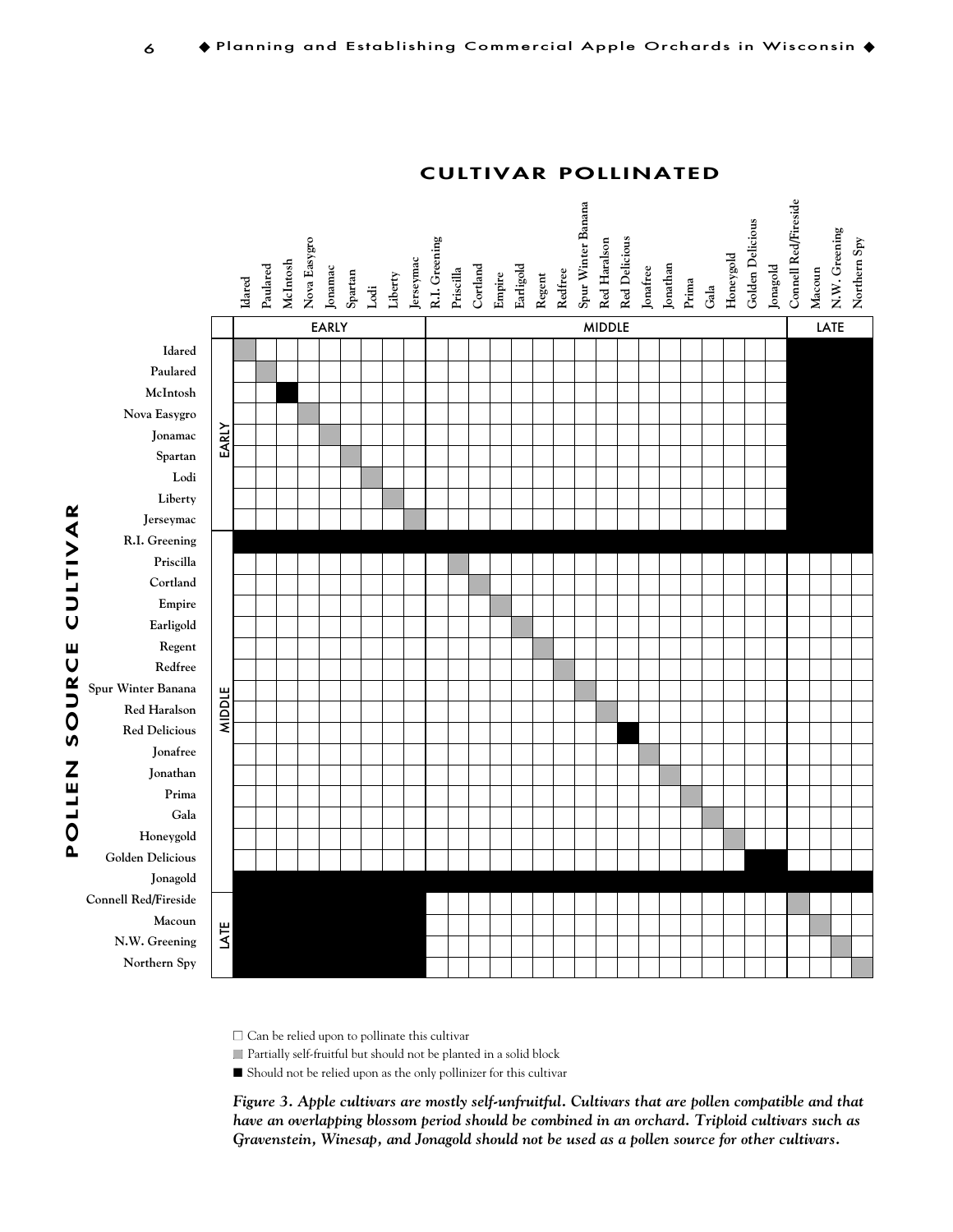#### **Orchard Layout**

The orientation of the orchard can influence its productivity. North-south orientation of the rows allows for maximum light interception throughout the day. However, when planting on slopes, rows should be across the slope to minimize erosion problems and allow for safest equipment operation.

Larger orchards (over 5 acres) should be planted in discrete blocks that can be managed as individual units. In this way record keeping can be by blocks, making it easier to determine the profitability of each orchard unit. Further, partitioning the orchard allows you to renovate and replant entire blocks, leaving the rest of the orchard unaffected. Consider planting cultivars that flower together in individual blocks. By doing so chemical thinning sprays and petal-fall and post-bloom pesticide applications can be applied to entire blocks rather than to scattered rows or individual trees.

#### Cultivar and Rootstock Selection.

Deciding which apple cultivars to grow is an integral part of orchard planning. The cultivars and rootstocks selected will determine tree spacing, tree training, and pest management and are factors in marketing decisions. Remember that you will be providing a product for consumers and should plant what consumers buy. These may not be your favorite cultivars.

Cultivars should bloom late enough to avoid spring frosts (Figure 3) and the number of days between bloom and harvest must be short enough to consistently ripen fruit in Wisconsin. For example, Granny Smith is a very popular apple, but it requires 180–200 frost-free days to ripen properly. On average, Wisconsin has about 150 frost-free days. Northern Wisconsin has even fewer frost-free days.

Because different apple cultivars ripen over a period of 2–3 months, you should plan to plant early, mid-season, and late-ripening varieties. This will spread out the harvest season and allow you to provide fresh fruit over a longer period of time. For more information about apple cultivars, see Extension publication A2105, *Apple Cultivars for Wisconsin.*

Selecting the proper rootstock is as important as selecting the scion (cultivar). To a large degree, the rootstock determines tree size. Trees may be full sized, semi-dwarf, or dwarf (Table 1). Full-sized trees on seedling rootstocks are not recommended because they occupy substantial amounts of space, are slow to come into bearing, and provide a slower return on investment. Semi-dwarf and dwarf trees are more precocious (early bearing), occupy less space, and should provide a greater and faster return on investment. Smaller trees are easier to harvest, spray, and prune. Cultivars and rootstocks must be properly matched for desired results. Low-vigor scions, such as spur types of Red

| Rootstock | Size <sup>a</sup> | <b>Precocity</b> | <b>Hardiness</b> | Soil adaptability                                     | Crown rot              | <b>Fire blight</b>   |
|-----------|-------------------|------------------|------------------|-------------------------------------------------------|------------------------|----------------------|
| B.9       | 40%               | Very early       | Excellent        | Well-drained soils                                    |                        | Field resistant      |
| M.9       | 40%               | Very early       | Good             | Deep, well-drained soils                              | Mostly resistant       | Susceptible          |
| M.26      | 50%               | Early            | Hardy            | Well-drained soils                                    | Susceptible            | Very susceptible     |
| G.30      | 55%               | Very early       | Hardy            | Broadly adapted                                       | Resistant              | Resistant            |
| M.7       | 60%               | Early            | Good             | Well adapted except<br>on clay soils                  | Moderately susceptible | Moderately resistant |
| MM.106    | 70%               | Medium           | Moderate         | Well adapted, avoid wet sites                         | Susceptible            |                      |
| MM.111    | 75%               | Medium           | Moderate         | Well adapted, drought tolerant Tolerant on most soils |                        |                      |
| Seedling  | 100%              | Slow             | Hardy            | Well adapted                                          | Variable               | Susceptible          |

◆◆◆◆◆◆◆◆◆◆◆◆◆◆◆◆◆◆◆◆◆◆◆◆◆◆◆◆◆◆

*aSize is given as percentage of a standard apple tree.*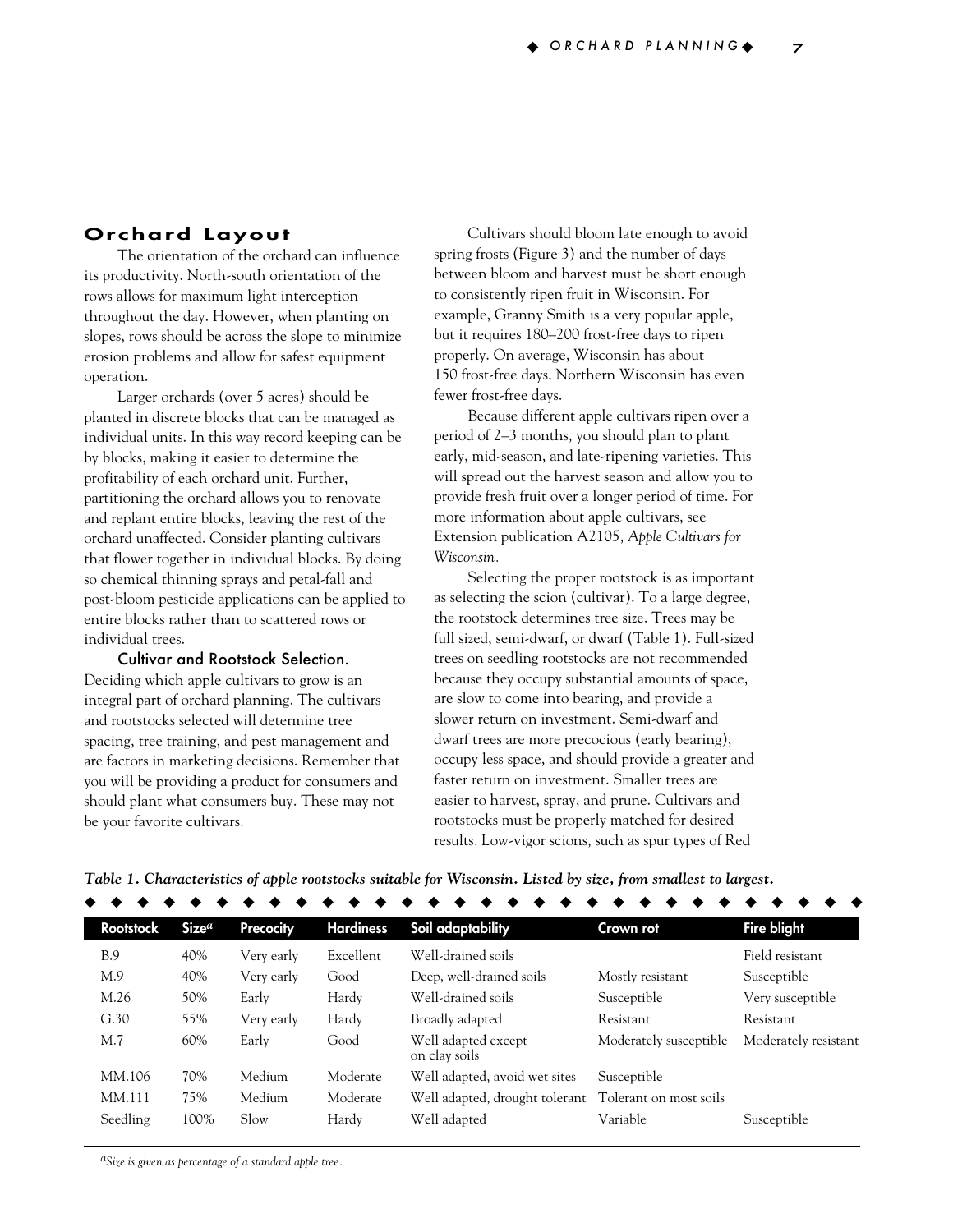Delicious, should not be propagated on very dwarfing rootstocks such as M.9 (Table 2). On the other hand, an overly vigorous scion can be controlled by planting on a low-vigor (dwarfing) rootstock.

**Tree Spacing.** Tree spacing between rows and within rows depends largely on the rootstock/scion combination and on the size of the equipment to be used. Other considerations include soil type and fertility, water availability, and level of management. General recommendations are found in Table 3.

Pollinizers. Most apples are self-unfruitful. That means that pollen from a given cultivar will not pollinate itself (won't produce viable seed). Some apples are partially self-fruitful but will produce larger crops if cross pollination is provided. As a general rule, apples should not be planted in solid blocks of a single cultivar. Pollinizers are placed in the orchard to provide pollen to the main cultivars being grown.

Pollinizers may be spaced individually throughout the orchard (for example, every third tree in every third row) or they may be planted in solid rows interspersed with the main cultivar. See Figure 4 for additional plans for placing pollinizers. Ideally, pollinizers are economically valuable so that they provide fruit as well as pollen. The number of pollinizer trees required in an orchard depends on the design. No tree should be farther than 100 feet from a pollen source. At a minimum, 10% of the trees in an orchard should be pollinizers.

The pollinizer must be selected carefully. The first criterion is that their blossoming must overlap (Figure 3). The pollinizer cultivar should blossom slightly before the main cultivar so that viable pollen is available for pollinating the first bloom or "king bloom" of the main cultivar. Triploid apple cultivars such as Winesap or Jonagold do not produce viable pollen and cannot be used as pollinizers. Different strains of the same cultivar will not adequately pollinate each other. For

*Table 2. Relative tree size of common apple cultivars grown in Wisconsin.*

| Small              | Medium               | Medium-large | Large                    |
|--------------------|----------------------|--------------|--------------------------|
| Macspur            | Connell Red/Fireside | Cortland     | Earligold                |
| Spur Red Delicious | Gala                 | Empire       | Jerseymac                |
|                    | Golden Delicious     | Honeycrisp   | Liberty                  |
|                    | Idared               | Honeygold    | Lodi                     |
|                    | Jonagold             | Jerseymac    | N.W. Greening            |
|                    | McIntosh             | Jonafree     | Northern Spy             |
|                    | Prima                | Jonathan     | Priscilla                |
|                    | Red Haralson         | Macoun       | Red Delicious (standard) |
|                    | Redfree              | Nova Easygro |                          |
|                    |                      | Spartan      |                          |

*Table 3. Suggested tree spacing for different rootstocks and tree sizes in Wisconsin.*

| <b>Scion size</b> | M.9/B.9 | M.26/G.30 | M.7   | MM.106 | <b>MM.111</b> |
|-------------------|---------|-----------|-------|--------|---------------|
| Small             | 6x12    | 10x14     | 10x18 | 14x20  | 14x22         |
| Medium            | 10x16   | 12x16     | 14x18 | 18x20  | 20x22         |
| Large             | 12x18   | 14x20     | 16x20 | 20x24  | 20x26         |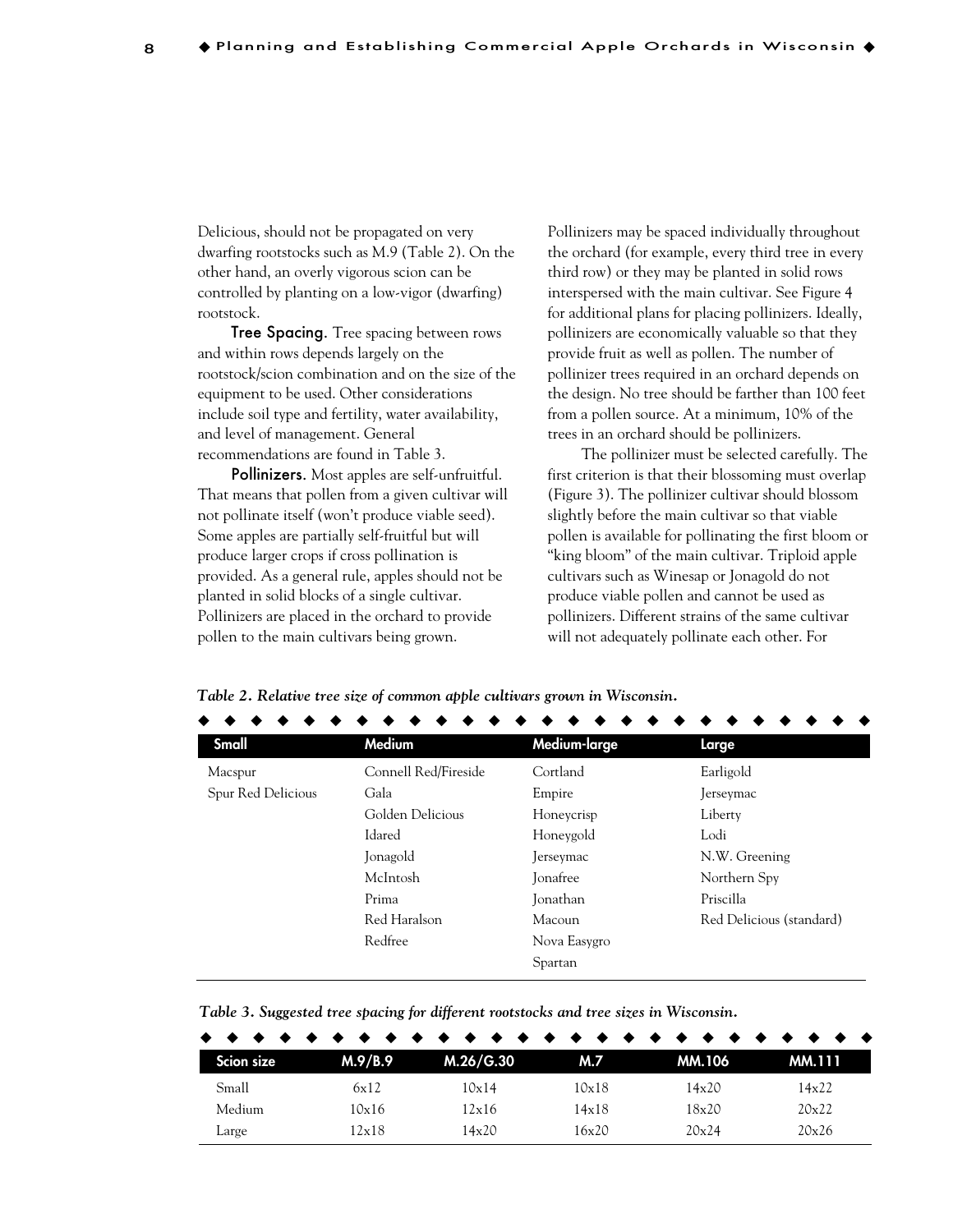example, spur-type strains of Delicious, although carrying different names, are considered one cultivar for pollination purposes. Some growers use crabapples as pollinizers. Crabapples can be managed to occupy minimal space and to flower profusely. When used as pollinizers, crabapples must blossom slightly before the culinary apples. With crabapple pollinizers there is no confusion about what to pick at harvest.

Ordering Nursery Stock. Once the rootstock, cultivar, and pollinizers have been selected, place an order with a reputable nursery well in advance of planting. If sufficient advance notice is provided (1–2 years) many nurseries will custom propagate trees, usually at a discount. By ordering early you can get the scion/rootstock combination you want and not just the one that was available. Specify a delivery date that will allow for planting at the right time (see "Tree Planting").

Order trees only from reputable nurseries that offer the particular scion/rootstock combination you desire. Commercial nurseries are efficient and will likely produce better-quality trees for less money than doing the job yourself. Many of the newer popular cultivars are patented and must be propagated only by the nursery holding the patent or with their permission. *Propagating patented plant material without authorization is illegal!* 

Trees are graded by their size. Size is determined by height and by caliper at 2 inches above the bud union. The most desirable trees are  $\frac{1}{2}$ – $\frac{3}{4}$  inch in diameter. Trees larger than this may not transplant readily. Smaller trees may have poor graft unions or may not have received proper care in the nursery. Trees may come branched (feathered) or unbranched (whips). Well-feathered trees are usually more desirable as they set fruit at a younger age than unbranched trees.

*Figure 4. Examples of different pollinizer placements in an apple orchard.*

- **o** *= main cultivar*
- ✖ *= pollinizer*
- *= crab apple pollinizer*

| Ο         | ο         | $\bullet$ | $\bullet$ | $\bullet$                 | $\bullet$ | $\bullet$ | $\bullet$ | O         |
|-----------|-----------|-----------|-----------|---------------------------|-----------|-----------|-----------|-----------|
| Δ         | ο         | $\bullet$ | $\bullet$ | $\bullet$                 | $\bullet$ | $\bullet$ | $\bullet$ | Ο         |
| $\bullet$ | ×         | $\bullet$ | $\bullet$ | $\pmb{\times}$            | $\bullet$ | $\bullet$ | ×         | $\bullet$ |
| Ο         | $\bullet$ | $\bullet$ | $\bullet$ | $\bullet$                 | $\bullet$ | $\bullet$ | $\bullet$ | O         |
| Ο         | $\bullet$ | $\bullet$ | $\bullet$ | $\bullet$                 | $\bullet$ | $\bullet$ | $\bullet$ | $\bullet$ |
| $\bullet$ | ×         | $\bullet$ | $\bullet$ | $\boldsymbol{\mathsf{x}}$ | $\bullet$ | $\bullet$ | ×         | $\bullet$ |
| $\bullet$ | $\bullet$ | $\bullet$ | $\bullet$ | $\bullet$                 | $\bullet$ | $\bullet$ | $\bullet$ | O         |
| Ο         | $\bullet$ | $\bullet$ | $\bullet$ | $\bullet$                 | $\bullet$ | $\bullet$ | $\bullet$ | $\bullet$ |
| $\bullet$ | ×         | $\bullet$ | $\bullet$ | $\pmb{\times}$            | $\bullet$ | $\bullet$ | ×         | $\bullet$ |
|           | Ο         | $\bullet$ | $\bullet$ | $\bullet$                 | $\bullet$ | $\bullet$ | O         | Ο         |

*A. Every third tree every third row.* 

|                     |  | O X O O X O |  |  | O X O X O             |  |
|---------------------|--|-------------|--|--|-----------------------|--|
|                     |  | O X O O X O |  |  | 0 x 0 x 0             |  |
|                     |  | O X O O X O |  |  | $o \times o \times o$ |  |
|                     |  | O X O O X O |  |  | $o \times o \times o$ |  |
|                     |  | O X O O X O |  |  | O X O X O             |  |
|                     |  | O X O O X O |  |  | O X O X O             |  |
|                     |  | O X O O X O |  |  | O X O X O             |  |
| B. Every third row. |  |             |  |  | C. Every other row.   |  |



*D. Crabapples trained to columnar form as pollinizers.*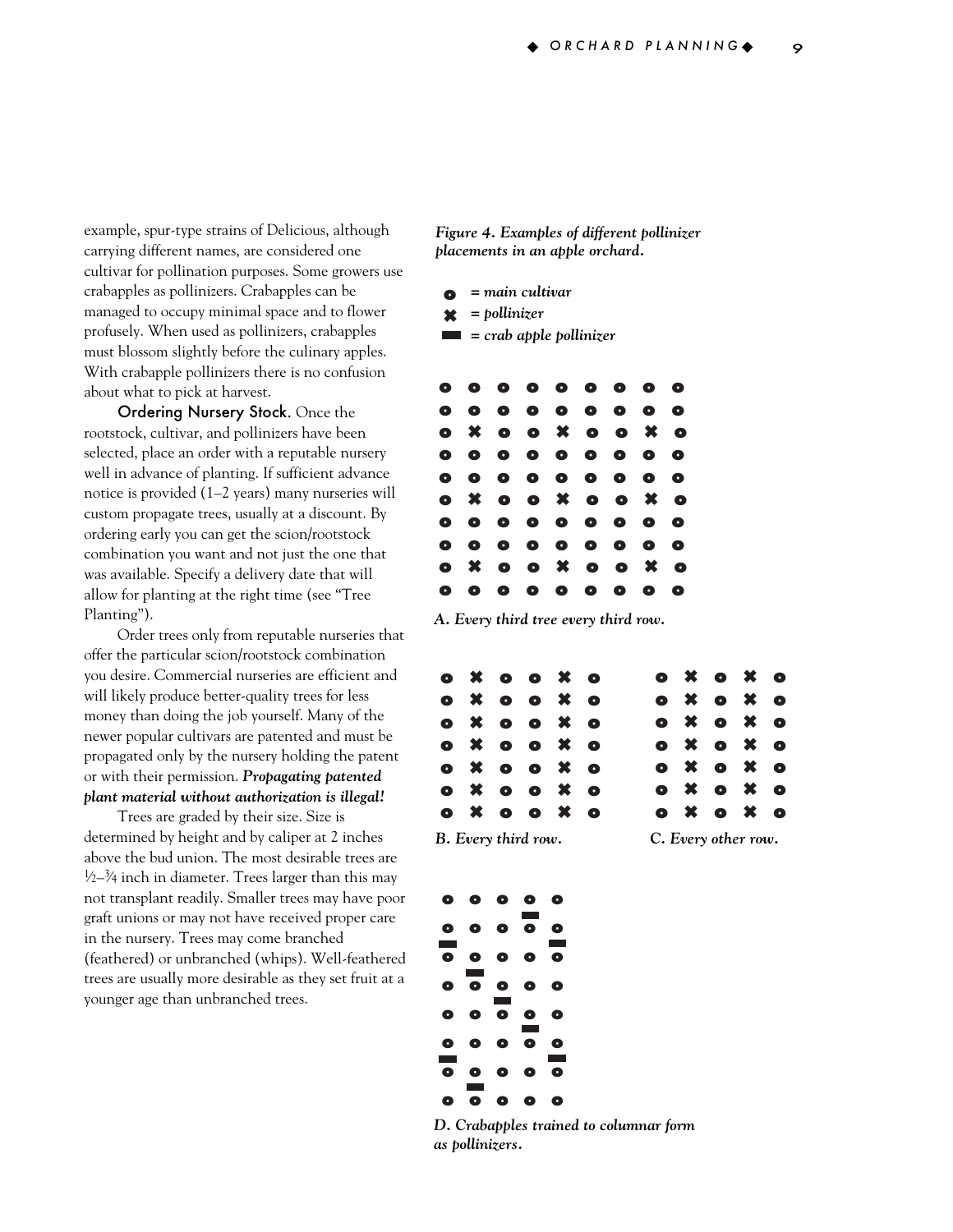# ◆◆◆◆◆◆◆◆◆◆◆◆◆◆

# **ORCHARD PLANNING CHECKLIST**

#### **1. GOALS**

- ✍ Why do you want to begin an orchard?
- $\mathbb{Z}$  What are your long-term goals?
- ✍ What return on your investment do you expect? Can you wait 8–10 years to break even on your investment?

#### **2. MARKETING**

- ✍ How will you market your apples? (Pick-your-own, roadside stand, farmers' markets, or wholesale)
- $\triangle$  How will the fruit be harvested, sorted, graded, and packed?
- $\triangle$  Is your market saturated or can it absorb more fruit? Will the increase in supply lower the price?

#### **3. ORCHARD SITE**

- $\triangle$  Is the climate correct?
- ✍ Is the location convenient to your intended market?
- $\triangle$  Is there good air drainage?
- $\triangle$  Are the soils adequate for orcharding?

#### **4. ORCHARD DESIGN**

- $\blacktriangle$  How many acres will you plant?
- $\blacktriangle$  Is there adequate space for equipment, roads, and buildings?
- ✍ What cultivars and rootstocks will you use?
- $\mathbb{Z}$  What tree density per acre will you use?
- $\triangle$  Where and when will you purchase the trees?
- $\triangle$  Draw a map showing the location of all trees, buildings, and roads.

#### **5. MANAGEMENT**

- ✍ What time and expertise can you devote to the orchard? Have you hired a competent manager or consultant?
- $\triangle$  How will the trees be trained? Who will train and prune?
- $\triangle$  What fertility program will you use?
- $\mathbb{Z}$  Will you irrigate the trees? Is irrigation water available?
- $\triangle$  How will insect, disease, and weed pests be managed?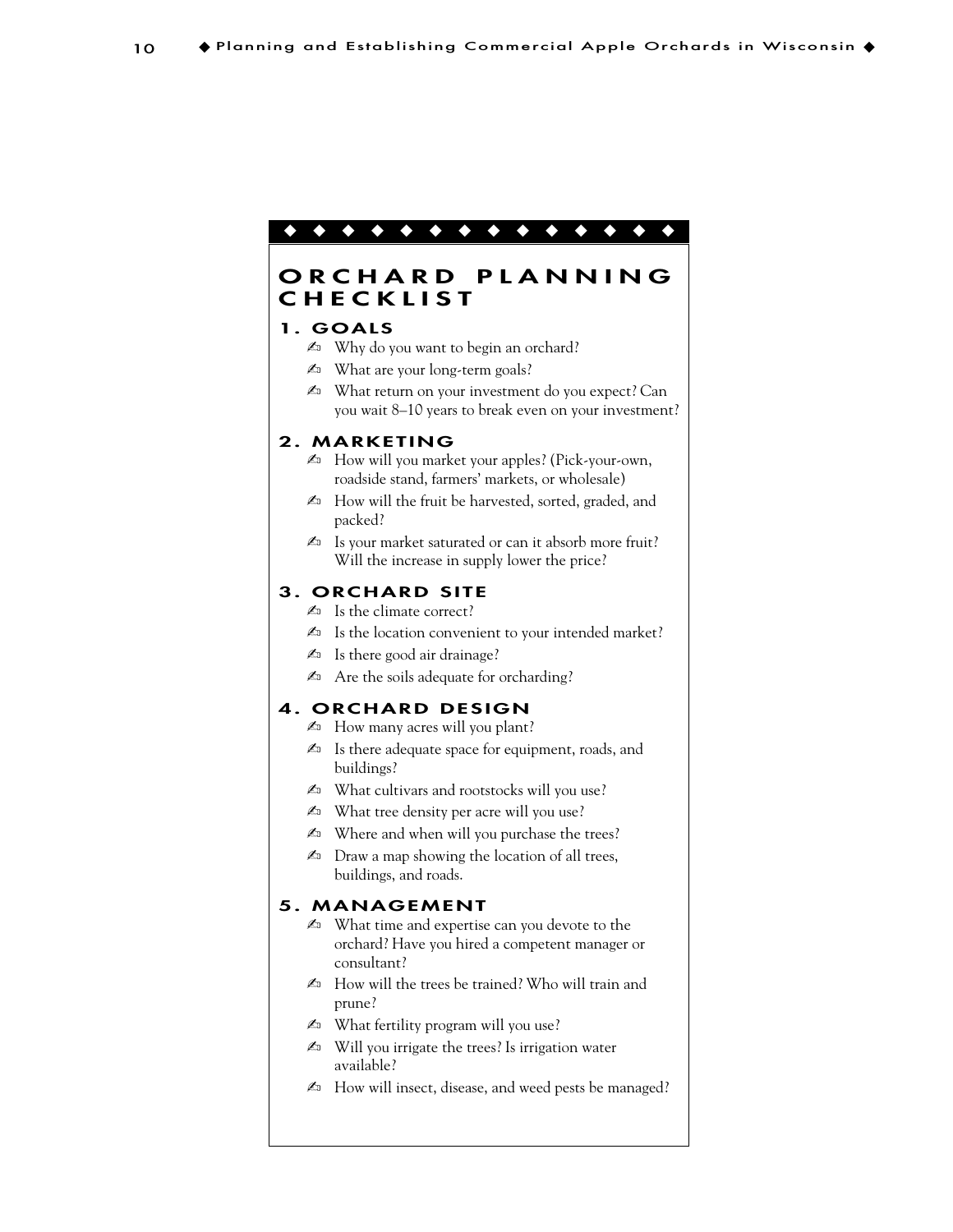# **SITE PREPARATION**

egin site preparation at least a year before<br>planting. Giving yourself a year allows<br>proper cultivation, perennial weed<br>control, fertility and pH adjustment, and<br>cover crop establishment. Orchard sites can be planting. Giving yourself a year allows proper cultivation, perennial weed control, fertility and pH adjustment, and either land that has not been planted to trees before, or sites where an orchard has just been removed. Preparation for each type of site is slightly different.

#### **Clearing and Cultivation**

Clearing operations should disturb the soil as little as possible. However, as much of the wood, roots, debris, and rock should be removed as possible. Where possible, fill all gullies, washouts, and low spots and level ridges or high places. Seed

these areas with a cover crop.

#### Old Orchard Sites.

When planting on an old orchard site, remove as many of the old roots as possible. The ground should be

planted to green manure crops for at least one year—preferably two—before replanting to apples or other fruit trees.

## **Soil Testing**

Take a soil test of the orchard site during the year prior to planting to allow time for correcting deficient nutrients and soil pH, if necessary. Soil samples should be taken from several locations in the orchard site. Each sample should represent no more than 4–5 acres of uniform soil. If there are obvious differences in the soils across the orchard, take samples from each area. For each area to be sampled, collect at least 10 one-inch-diameter cores of soil from a depth of 0–6 and 6–12 inches. Mix these subsamples well in a non-galvanized container. Place 1.0–1.5 cups of soil from the composite sample into the bag or box from the laboratory. Information on taking soil samples is available from your county Extension office or from Extension publication A2100, *Sampling Soils for Testing.*

If the soil test indicates a deficiency in phosphorus, potassium, or micronutrients, these can be applied the year before planting. Use the maximum rates suggested because you won't be able to incorporate applications after planting. If the soil pH needs to be adjusted, apply the maximum amount of lime or sulfur recommended and incorporate it deeply.

#### **Subsoiling**

Compacted soils or soils with an impermeable hardpan should be broken up prior to planting. Such subsoiling should improve water and root penetration and water drainage. Subsoil to a depth of 2–3 feet in two perpendicular directions when the soil is dry for best results.

# **ORCHARD-FLOOR MANAGEMENT**



eginning site preparation a year before planting allows time to kill perennial weeds such as Canada thistle, field bindweed, and quackgrass. Tillage alone cannot control these weeds. Herbicides such as glyphosate provide

successful control of perennial weeds.

Once the soil has been amended, subsoiled, and cultivated and weeds have been controlled, a

permanent cover crop should be established to control erosion over the winter before planting and to provide a solid support for planting operations. Grasses are the most desirable cover crops, particularly Kentucky bluegrass, creeping red fescue, and perennial rye. Before the first killing frost in the fall, kill planting strips with a postemergent herbicide such as paraquat or glyphosate. The grass between the tree rows is maintained as a permanent part of the orchard.

After the orchard is planted, it is important to keep the area around the young trees free of weeds. The roots of young trees are at the same soil depth as the weeds and therefore must compete with weeds for water and nutrients. Weeds have been shown to substantially decrease growth and yield in young trees. The two mechanical means of weed control are cultivation and mulching.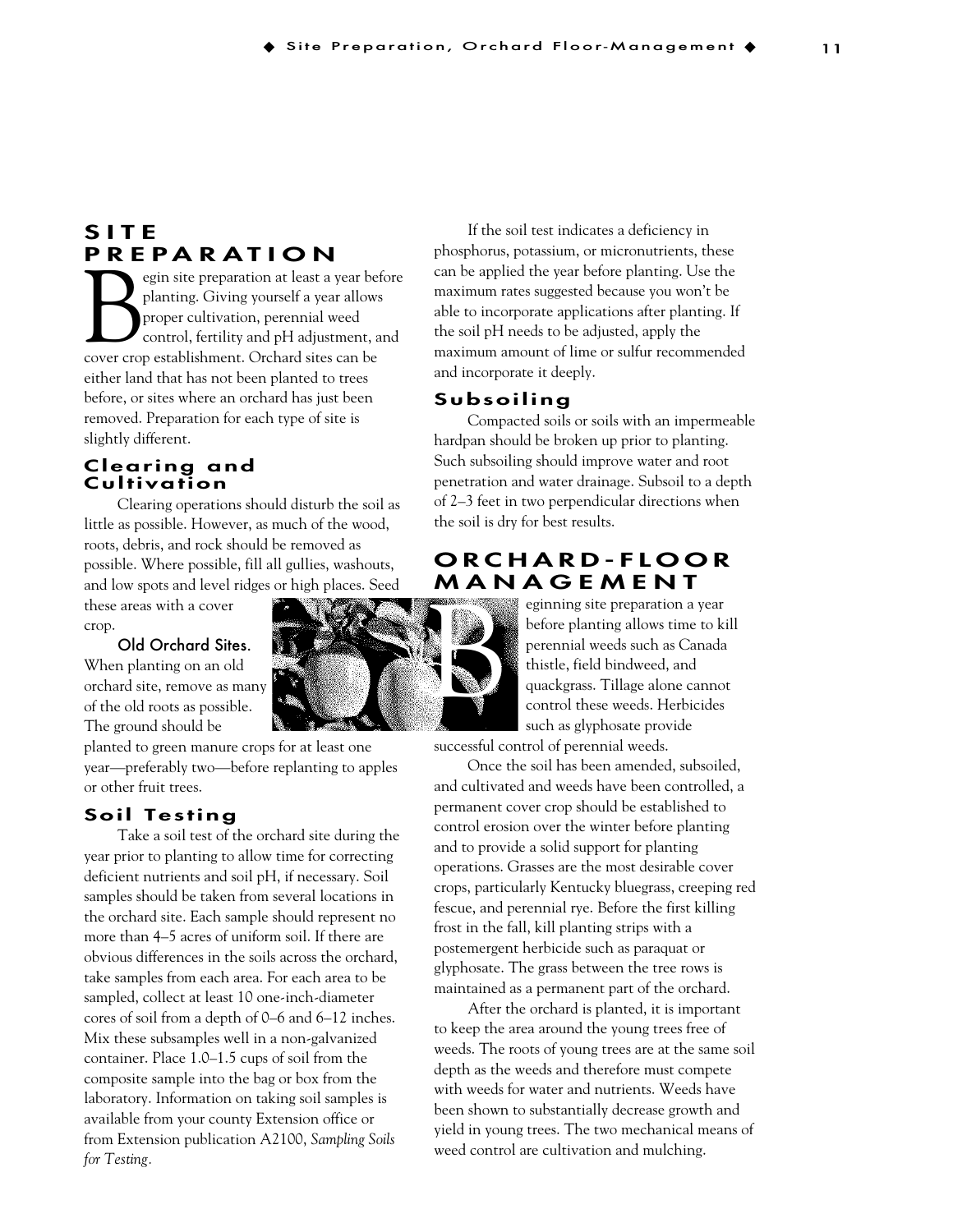Cultivation must be shallow to avoid damaging the tree roots. Tractor-mounted cultivators may damage tree trunks as well. Mulches work well, but they are expensive to apply each year, they may provide rodent habitat, and sufficient quantities of appropriate mulching materials may not be locally available. Herbicides provide a third option for weed control. Avoid spraying herbicides on the leaves or trunks of young trees to prevent injury to the tree. Proper application of the correct material at the recommended rate has given good results. More information about orchard-floor management and chemical weed control in apple orchards is available in Extension publications A3562, *Orchard-Floor Management for Fruit Trees,* and A3314, *Commercial Tree Fruit Spray Guide.*

#### **Windbreaks**

Wind can inhibit tree growth and training and interfere with orchard operations such as spraying and pruning. Wind can cause trees to lean in one direction, which prevents proper scaffold distribution around the central leader of the tree. Wind also increases the rate of transpiration, which may lead to excessive water use. Planting windbreaks on the windward side of the orchard can significantly improve these conditions. Avoid planting windbreaks at the bottoms of slopes to

> prevent frost pockets at the bottoms of slopes. A windbreak should be planted at least two row widths away from the closest trees to prevent shading.

> Ideally, windbreaks should be established three to four years prior to planting the orchard. Windbreaks usually include both evergreen and deciduous species. Consult your county Extension office for recommended species and planting densities for your location.

# **TREE PLANTING**

The best time to plant trees in Wisconsin is in the spring. Trees planted in the fall do not have sufficient time to establish a root system and are more susceptible to frost heaving. Trees planted in the spring will have spent the winter in temperature controlled warehouses and will have no winter injury or rodent damage. Plant trees as early as possible, usually in late April. If the trees cannot be planted immediately after arrival from the nursery, keep them in a cold room at 35°F until planting. Do not store nursery stock in a cold room with fruit such as apples and pears that produce ethylene. Make sure the roots remain moist.

#### **Planting Methods**

Fruit trees may be planted by hand with a shovel, with an auger (18-inch at least), or with a tree planter. Planting trees with a shovel takes the most time but allows the most control over the placement of the tree and the size of the hole. If you use an auger, score the sides of the hole to prevent forming an impervious layer (glazing) that will interfere with subsequent root growth and water movement.

The hole should be large enough for the roots to be spread out and not bent or curled in the hole. Prune excessively long roots. The bud union on dwarfing or semi-dwarfing rootstocks should be 2–3 inches above the soil line as shown in Figure 5. If the scion on such trees is allowed to root, the size-controlling effect of the rootstock will be lost. The graft union on trees on seedling roots may be placed 2–3 inches below the ground. Backfill the hole with soil and tamp the soil firmly around the roots. Make sure the tree is upright and positioned bending slightly into the prevailing winds.

Trees should be irrigated *immediately* after planting! Do not wait to provide water for trees. A basin may be built up around the tree that will hold 2–3 gallons of water. Do not build a basin below the ground level.



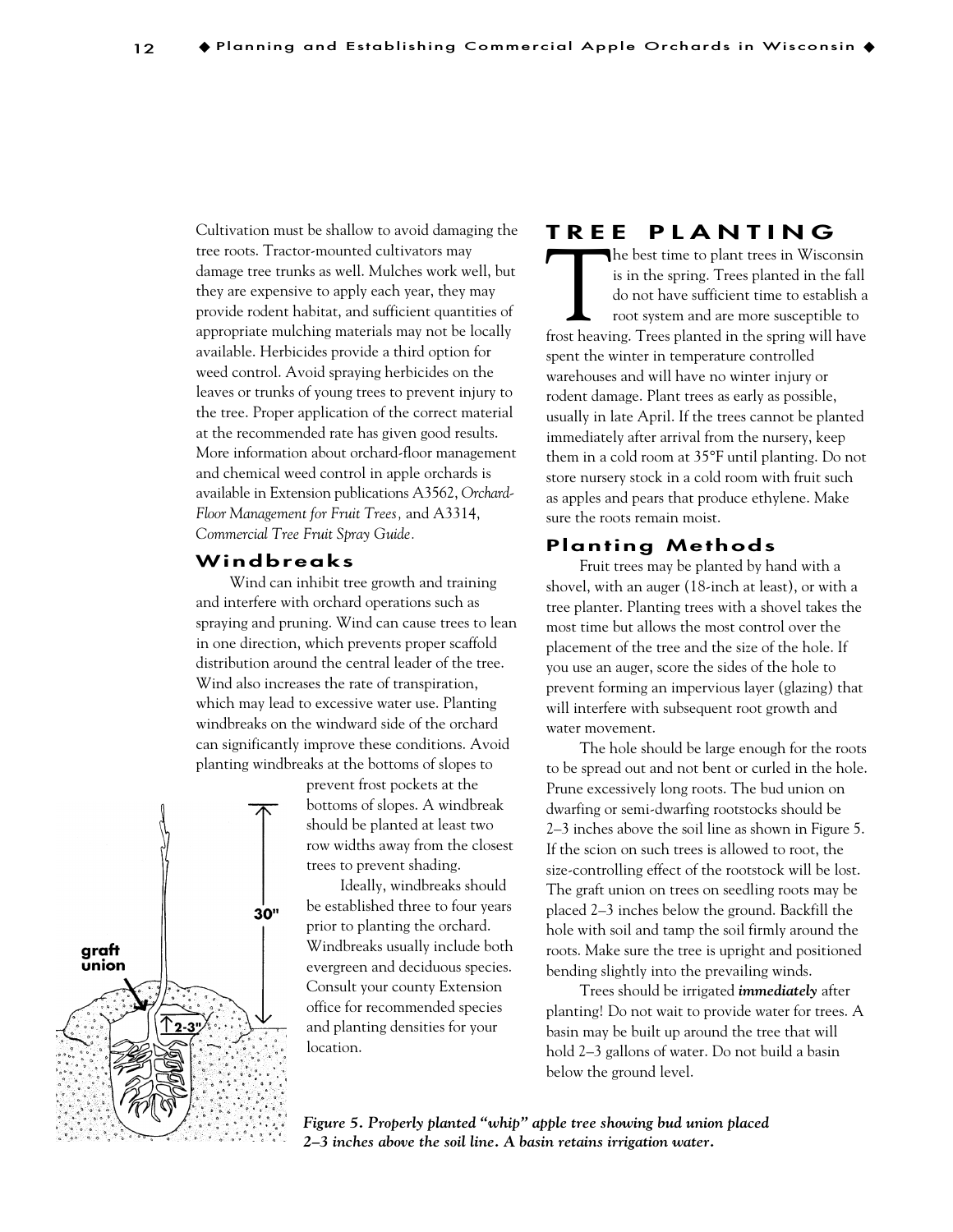

*Figure 6. Young feathered apple tree tied to a permanent stake at planting for support of the central leader and tree root system.*

#### **Staking**

All apple trees benefit from staking. Trees planted on dwarfing (M.9 and B.9) and some semidwarfing (M.26 and G.30) rootstocks **MUST** be staked at planting. Such trees sometimes are poorly anchored, have brittle

roots, or have weak graft unions. The stake allows the tree to produce branches that will bear fruit rather than trunk caliper and it provides support to the union, roots, and leader. Stakes should be placed about 2 inches from the tree and the leader or trunk fastened loosely to the stake (Figure 6).

Suitable stakes may be pressure-treated wood stakes of 2- or 3-inch diameter or 3 ⁄4-inch electrical conduit. Bamboo stakes have not been suitable in Wisconsin. Stakes should be at least 10 feet long with 2 feet driven below ground. Place stakes as trees are planted.

# **AND RESERVE**

**TREE NUTRITION**<br>onot add fertilizer to the planting hole.

O not add fertilizer to the planting hole.<br>
Wait 3–4 weeks until the soil has<br>
settled and the roots have had a chance<br>
to grow before applying fertilizer.<br>
Phosphate and potassium should have been added Wait 3–4 weeks until the soil has settled and the roots have had a chance to grow before applying fertilizer. the fall before planting and none should be needed in the spring (see "Soil Testing" above).

Young apple trees should produce 15–30 inches of shoot growth per year. More growth than this is undesirable. Less growth than this may indicate a shortage of water or nutrients, particularly nitrogen. Nitrogen can be added as urea, ammonium nitrate, ammonium sulfate, or calcium nitrate. Spread about 3 ounces of actual nitrogen around the drip zone of each tree 3–4 weeks after planting. One or two subsequent applications during the establishment year will help to encourage strong growth if needed. Stop applying nitrogen mid-July to allow the trees to harden for winter.

# **IRRIGATION**

pple trees must receive sufficient water to survive summer months. Water may be provided by one of two irrigation methods: sprinkler or trickle. Sprinkler irrigation is expensive to install and operate but can also be used for frost

protection. Trickle (drip) irrigation is more efficient and delivers water only to the area around trees. Only high-quality, thoroughly filtered water should be used for trickle irrigation. With the advent of low-volume and low-pressure irrigation systems, the costs of installation and operation have decreased.

Irrigation is most beneficial for young trees, which do not have extensive root systems and cannot explore large volumes of soil to get water. Trees must be watered **immediately** upon planting. Thereafter, each young tree will require about 5 gallons of water per week. As trees grow and leaf area increases, water requirements also increase.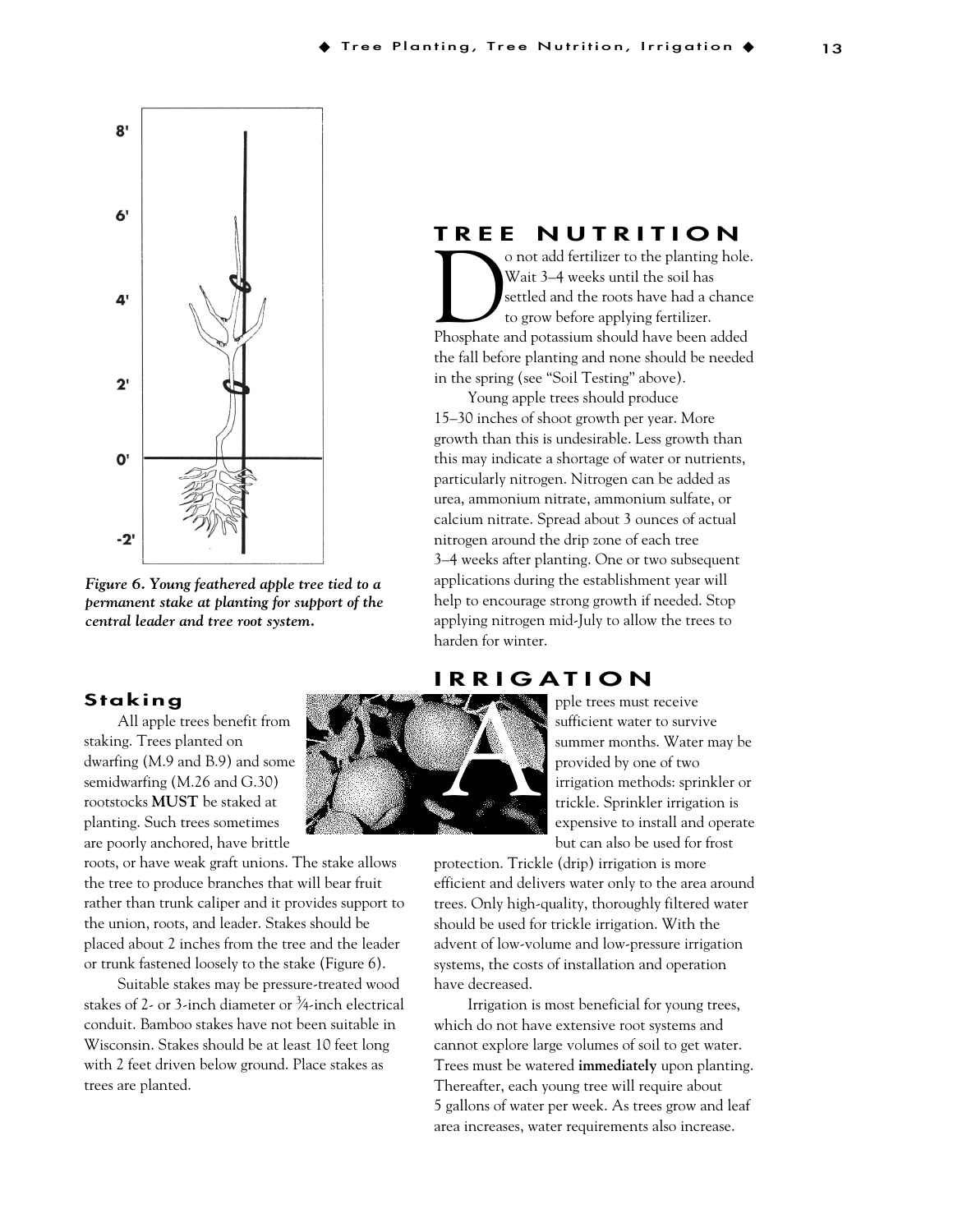Irrigation should be supplied beginning at bud break or blossom and continuing throughout the season as needed. Do not wait for trees to show signs of stress before irrigating. Trees on dwarfing rootstocks particularly benefit from regular irrigation because dwarfing rootstocks explore a limited volume of soil. Apple trees on standard (seedling) rootstocks traditionally have not been irrigated in Wisconsin. It was thought that once the trees were established they could explore large volumes of soil for water and nutrients. Research has shown that all apple trees benefit from irrigation.

Allowing weeds, particularly grasses, to grow right around the trees will aggravate water shortages. Weeds are very competitive for water and will limit the amount of water available to the trees. Young trees are particularly susceptible to weed competition.

# **TRAINING AND PRUNING**<br> **PRUNING**<br> **PRUNI** raining and pruning are conceptually

Training and pruning are conceptually<br>
some of the most difficult orchard<br>
operations. Although they are often<br>
considered separate operations, pruning<br>
is really one aspect of tree training. The method of some of the most difficult orchard operations. Although they are often considered separate operations, pruning training should be decided prior to planting the orchard as it will affect tree selection and planting density.

Experience is the best way to learn to train and prune trees properly. Establishing a vision of what a mature tree will look like makes it easier to train the trees to that form. In training and pruning, remember that light is essential to production of quality fruit. Trees with poor light penetration or distribution will produce few, small fruit of poor quality. A glossary of pruning terms and simple pruning explanations are given in Extension publication A1959, *Training and Pruning Apple Trees.*



*Figure 7. Properly planted branched apple tree. All lateral limbs are lower than the central leader. All usable branches were retained.*

#### **Pruning at Planting**

Pruning trees at planting will have a lasting effect on the performance of the trees during their lifetime. Trees from the nursery can be either unbranched (whips) or branched (feathered). Whips should be pruned at about 30 inches above the soil to stimulate branching.

Well-feathered trees should not be severely pruned at planting, as this will delay fruiting. Remove any broken or damaged branches and all branches growing less than 24 inches above the soil (Figure 7). Select 4 or 5 well spaced branches for the first tier of scaffolds and remove the remainder. Do not cut the ends off (head) the branches!

Later in the summer after branches are developed, spread branches to produce wide crotch angles. Lateral scaffold limbs should be spread to 60° from vertical (Figure 8). Wide crotch angles maximize both fruiting potential and structural strength to support the weight of fruit. Small limbs can be spread with toothpicks or spring-type clothespins.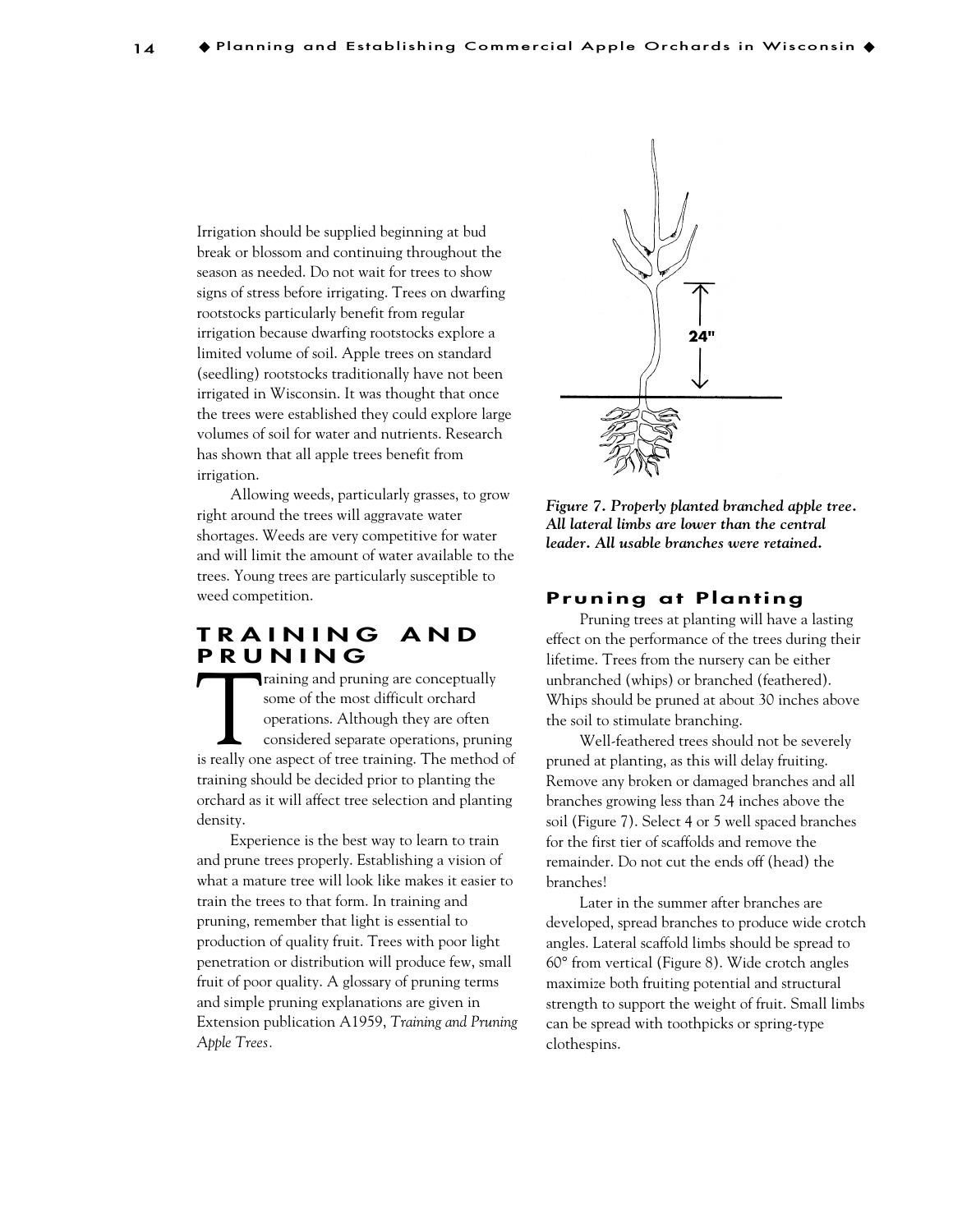During the first dormant season, remove weak or damaged limbs. Select the first tier of

scaffold limbs and make sure they have wide crotch angles (60° from vertical). Select the most vigorous upright limb to be the central leader. How this leader will be managed depends on the training system selected (Figure 9). In the central-leader

M

system the leader should be headed to produce more vigorous branching. For a vertical-axis system the leader is left unheaded and is encouraged to reach maximum height quickly; such a leader must be supported with a post or a suspended string or wire. The slender spindle system requires that a weak lateral be chosen for the leader; this lateral is then tied into a vertical position, while the more vigorous branch is either removed or bent over to decrease its vegetative vigor and to pull the weaker branch into the vertical position.



*Figure 8. A piece of wood used as a "spreader" to create a wide crotch angle in an uprightgrowing limb.*

# **PEST MANAGEMENT**

any different pests invade apple orchards. Some injure the fruit directly, making it unmarketable. Others damage the tree, thereby reducing productivity or killing the tree outright. Others are irritating to orchard workers and customers.

Production of commercial quantities of apples in Wisconsin using organic or no-pesticide techniques is not advised for newcomers to apple production. Because of the significant insect and disease pests, it is difficult at best to produce marketable apples without pesticide treatments. Growing organic fruit requires a highly proficient level of management.

#### **Insects and Diseases**

Insect and disease problems can occur even with young non-cropping trees. Common insect pests in Wisconsin orchards include codling moth, plum curculio, leafroller, leaf miner, aphids, and apple maggot. Mites can also be a problem in apple orchards. The principal disease of apples in Wisconsin is apple scab. Other diseases, such as sooty blotch, fly speck, fire blight, and cedar apple rust, can also be problems but to a lesser degree. Orchardists will need to become familiar with these pests to identify and control them properly. More information about managing insects and diseases in apple orchards is found in Extension publication A3314, *Commercial Tree Fruit Spray Guide.*

To protect the environment, employees, and customers from pesticides, apple growers should use integrated pest management (IPM) practices. IPM training is available through your county Extension office and through annual grower meetings. Apple growers and their employees should be certified pesticide applicators.

You will need to learn and follow state and federal laws regarding pesticide use.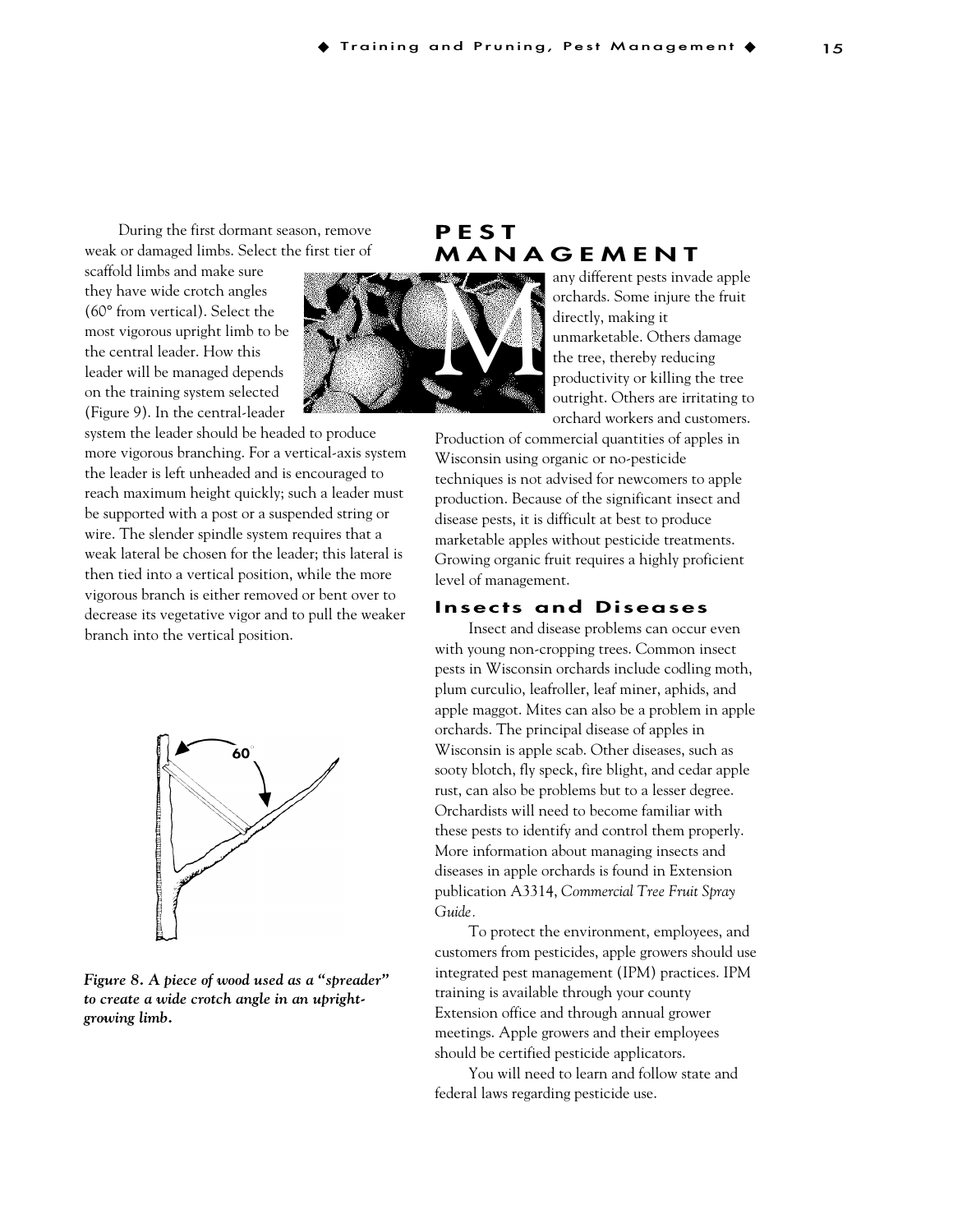*Figure 9. Comparison of central leader training systems for non-spur apple cultivars (after Barritt, 1984).*

**PNW Head & Spread Vertical Axis Slender Spindle Tree height** 10–15 feet 10–14 feet 7–8 feet **Tree spread** 7-10 feet 4-6 feet 4-6 feet 4-6 feet 4-6 feet 4-6 feet 4-6 feet **Spacing of single rows** 16–20 feet 13–16 feet 10–12 feet **Tree density** 200–400 trees/a 450–800 trees/a 700–1100 trees/a **Rootstocks** M.26, M.7, MM.106, M.9, M.26, M.7, G.30 M.9, B.9 MM.111, seedling **Tree support** None Pole and wires Post or stake **At planting head the tree** Yes No Yes **Select 3–5 permanent** Yes Yes Yes **lower scaffolds Head leader in dormant** Yes No No No No **season Pruning of central leader** Head into 1-yr-old wood. No heading. To maintain Head to competing after year 1 To maintain height, cut height, cut to lateral on older **after year 1** To maintain height, cut to lateral replacement leader wood **Remove central leader to** Yes No No No **weaker side shoot in each dormant season Head scaffolds in dormant** Yes No No **season Spread or tie down branches** Yes, 60° from vertical Yes Yes, to horizontal Yes, to horizontal **Control limb length by** Yes Yes Yes Yes, lower tier ◆◆◆◆◆◆◆◆◆◆◆◆◆◆◆◆◆◆◆◆◆◆◆◆◆◆

**Control limb length by** No Yes, upper limbs, Yes, upper limbs, **removal to trunk removal to trunk leaving a stub** leaving a stub leaving a stub

**cutting back into older wood**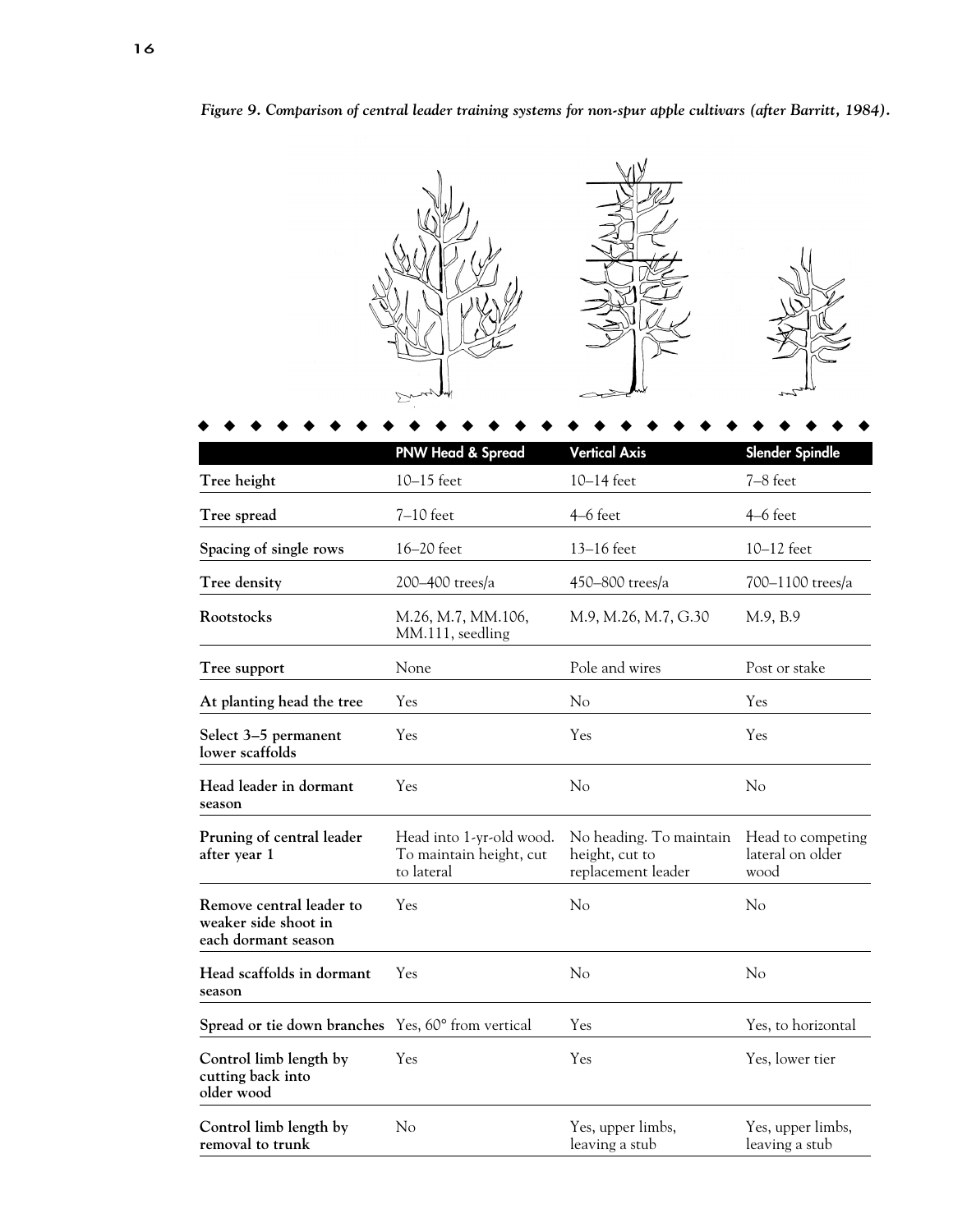#### **Rodents and Deer**

Rodents are undesirable in apple orchards because they can damage tree roots and trunks, particularly of young trees. The principal rodents in Wisconsin orchards are the meadow vole and the white foot mouse. Once the trees are planted the trunks should be protected by a trunk guard. Several types of commercial trunk guards are available. The best kind do not touch the trunk. A very satisfactory trunk guard can be made from an 18-inch square piece of  $\frac{1}{2}$ -inch or  $\frac{1}{4}$ -inch mesh hardware cloth. The mesh is bent in a circle and wired closed around the trunk (Figure 10). Poisonous baits are available for rodents, but they may not be completely effective.

Much can be done to make the orchard unattractive to rodents. Keep grass or other vegetation mowed short in late summer and fall to limit rodent habitat and improve the effectiveness of predators. The last operation that should be completed in the fall is to mow the orchard cover crop to remove rodent habitat. In the fall, remove windfall apples from the orchard or chop them using a flail-type mower so the fruit will dry and decompose. More information is available in Extension publication A2148, *Meadow Mouse Control* and A3562, *Orchard Floor Management for Fruit Trees.*

Deer continue to be a problem for orchardists. Deer forage on the tender shoots and leaves. When a deer removes a growing point, the crop for that year is lost and production on that limb can be delayed for an additional one or two years. Deer damage to young trees is more likely and more serious than to older trees.

Many techniques for repelling deer rely on scent. These include hanging small bars of soap, bags of tankage, or human hair in trees. These materials are effective for short periods of time and must be replaced frequently to maintain the deterrence. Various types of fences have also been used. "Ribbon" electric fences baited with peanut butter can be effective if deer pressure is low. For serious deer problems, orchards have been fenced with a multi-strand high-tensile-wire electrified



*Figure 10. A trunk guard made of 1 ⁄2- or 1 ⁄4-inch mesh hardware cloth will help protect young trees from rodent injury. To be effective, the trunk guard must extend below the soil line.*

fence. This is the most effective but also the most expensive method. Some county governments will participate in the cost of installing electric fences around orchards. Contact your county conservationist for details. If you anticipate deer damage, install a deer fence before the orchard is planted. For more information about managing deer damage, see Extension publication G3083, *Controlling Deer Damage in Wisconsin.*

**WINTER INJURY**<br>**TTY 7** isconsin's cold climate presents Wisconsin's cold climate presents<br>
during the winter. Two types of<br>
Wisconsin. The first type of damage is caused problems for keeping trees alive during the winter. Two types of winter injury are common in

when the trunk warms from sunlight reflected off snow. As the trunk tissues warm, the cells become active and lose hardiness (deacclimate). When temperatures drop during the night the tissues are damaged. The second type of injury occurs during extremely cold temperatures. Apple buds and limbs can be killed when the temperature drops below  $-33$ °F. The only way to avoid these temperatures is to select an appropriate location.

17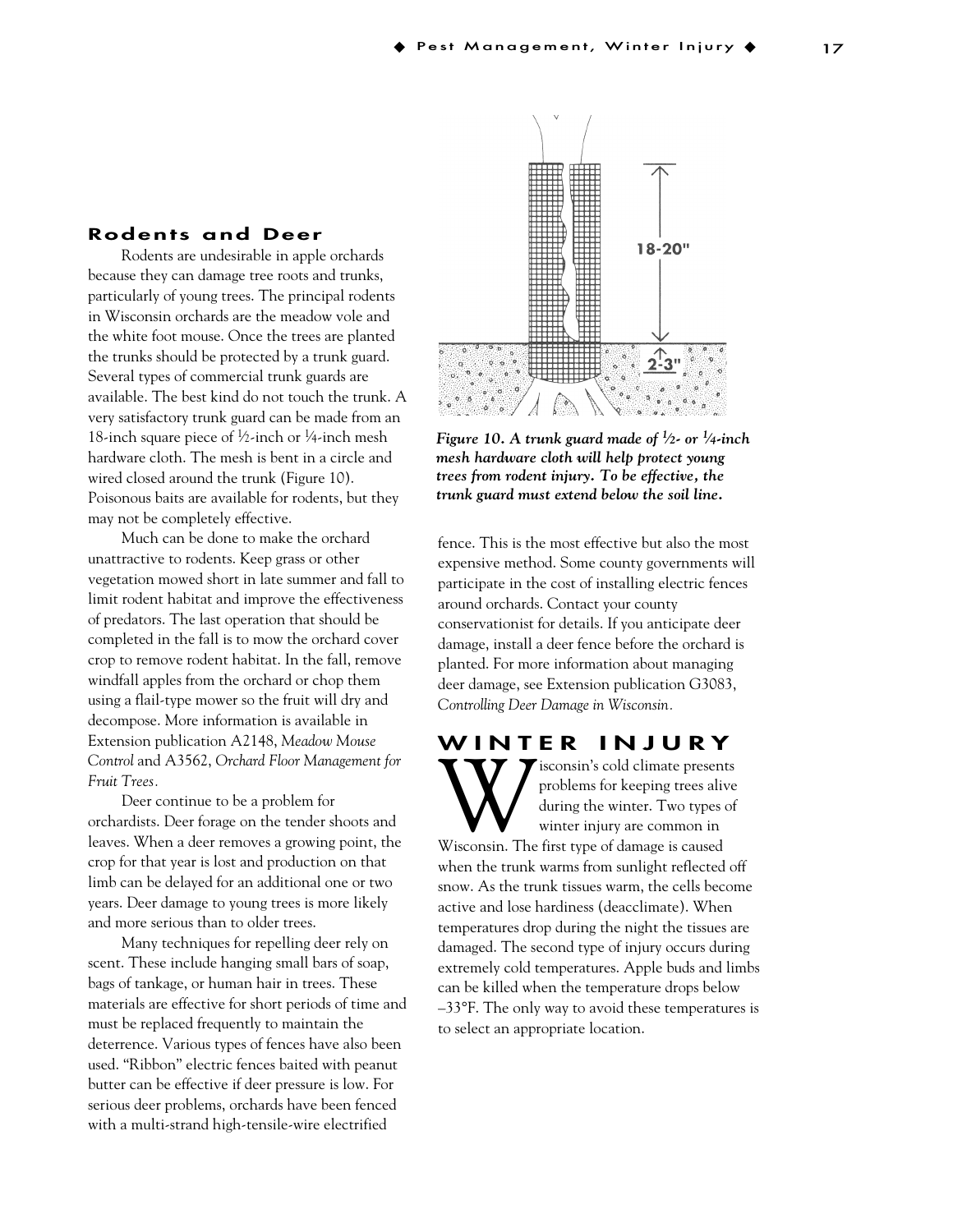You can help trees prepare for winter by avoiding late summer application of fertilizer or late summer pruning (after August 15). Both of these operations delay the onset of dormancy and may make trees more susceptible to winter injury. Painting the trunks in the fall with a dilute, inexpensive interior-grade white latex paint will reflect light and help to keep the trunks near air temperature. The paint can be thinned and spray applied. Any practice that will help the trees go into the winter without stress will help them survive the winter. Irrigation should continue into the fall if needed.

#### **RECORD KEEPING**



wo types of records must be kept in successful farm operations: production records and financial records. To some extent these records are intermingled, but they serve different functions. Production records include bloom and petal-fall dates,

weather information, pruning schedules, pesticide applications, thinning applications, yield per block or acre, packout per block or acre, productivity of various cultivars and cultivar/rootstock combinations, etc. Financial records include the costs of site preparation, nursery stock, pesticides, labor, utilities, supplies, fertilizer, harvesting, professional services, etc. Also included are fixed costs such as loan servicing, taxes, insurance, operator expense, etc. While these records may be kept by hand, it is generally more efficient to keep them on a computer.

Many of the financial records are needed for tax purposes. It may be more efficient to retain a competent accountant to handle the financial records than to attempt to learn and maintain these records yourself.

# **COST OF ESTABLISHMENT**<br> **ESTABLISHMENT**

Commercial orchards are planted with<br>the goal of making money for the<br>owners. Many costs will be incurred in<br>establishing an orchard through the<br>operations outlined above. Costs will vary with the the goal of making money for the owners. Many costs will be incurred in establishing an orchard through the equipment, land, and buildings that will need to be purchased and with the amount and rate of financing to be obtained.

This section helps estimate some of the costs involved with establishing an orchard in Wisconsin. In this example, the estimates are based on trees on M.26 rootstocks planted 12 x 16 giving 226 trees per acre. A land charge is not included here since this particular cost can vary considerably depending on the intended location of the orchard within Wisconsin. For realistic orchard planning, however, you will need to include a land charge for planning financial expenditures and for determining the potential profitability of the operation. Other assumptions are explained in the table that follows.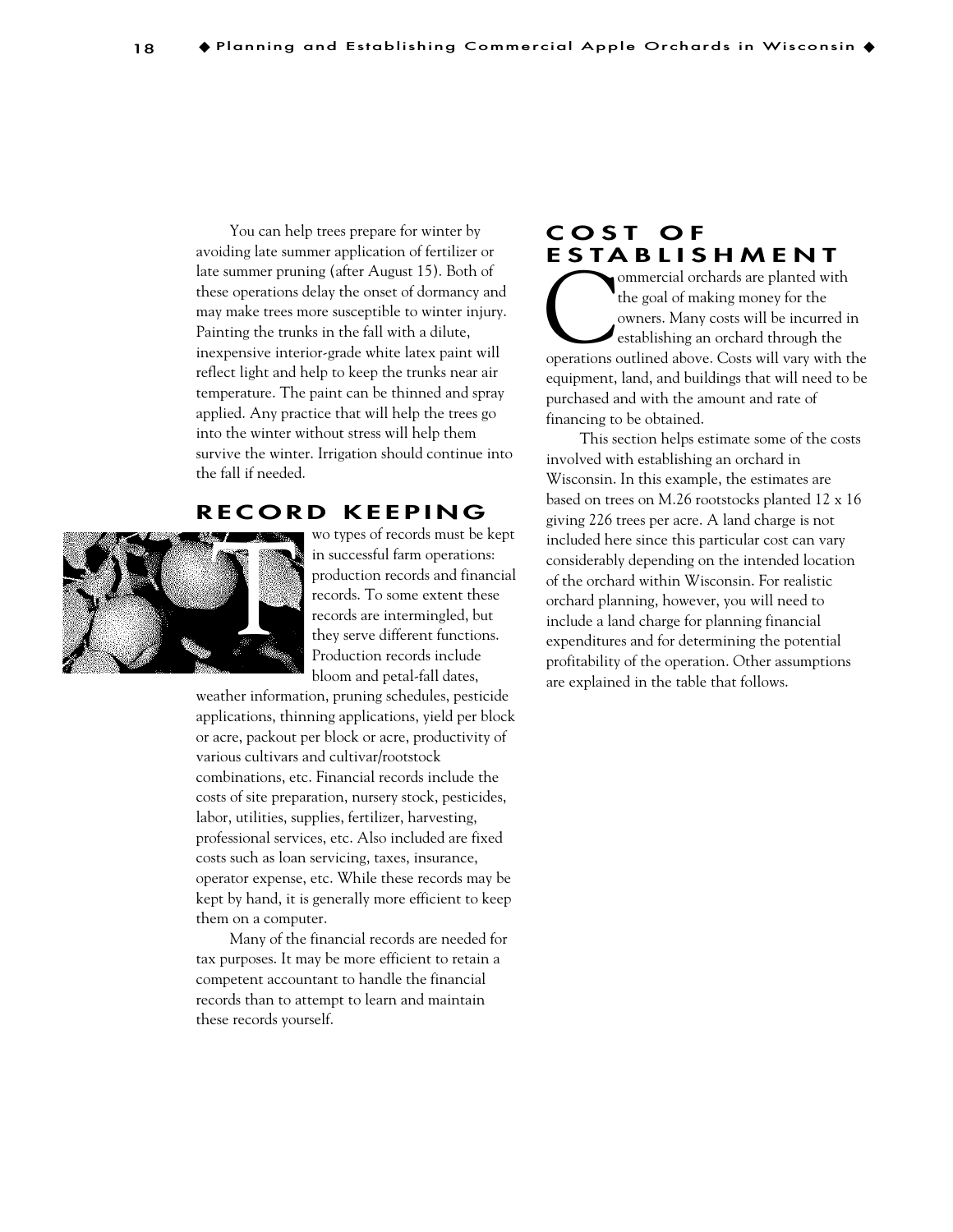*Table 4. Estimated cost of orchard establishment in Wisconsin in 1990. Tree density is 226 trees per acre. Cost of land purchase is not included here since this can vary considerably depending upon location in the state. All figures are on a per acre basis, averaged for a 20-acre orchard.<sup>a</sup>*

|                                                                                          | One year<br>before planting | Planting<br>year | Year two | Year three | Year four | Year five |
|------------------------------------------------------------------------------------------|-----------------------------|------------------|----------|------------|-----------|-----------|
| Site preparation                                                                         | 185                         |                  |          |            |           |           |
| Irrigation mains                                                                         | 1,275                       |                  |          |            |           |           |
| Trees $(\$6.50$ each)                                                                    |                             | 1,470            | 35       |            |           |           |
| Planting (\$1.20 each)                                                                   |                             | 270              |          |            |           |           |
| Trunk guards (\$0.95 each)                                                               |                             | 215              |          |            |           |           |
| Training and pruning (labor, spreaders)                                                  |                             | 55               |          |            |           |           |
| Production labor and expense                                                             |                             |                  |          | 320        | 400       | 480       |
| Pest control (insecticides, fungicides)                                                  |                             | 210              | 210      | 250        | 250       | 250       |
| Weed control (mowing, herbicides)                                                        |                             | 75               | 75       | 75         | 75        | 75        |
| Fertilizer                                                                               |                             | 50               | 50       |            | 5         | 10        |
| Irrigation                                                                               |                             | 25               | 25       | 25         | 25        | 25        |
| Repairs, maintenance                                                                     |                             |                  |          | 70         | 80        | 130       |
| Supplies (fuel, oil)                                                                     |                             |                  |          | 55         | 60        | 60        |
| Utilities                                                                                |                             |                  |          | 50         | 75        | 125       |
| Harvest, packing (labor, boxes)                                                          |                             |                  |          | 50         | 640       | 1,755     |
| Freight, trucking                                                                        |                             |                  |          |            | 35        | 140       |
| Advertising                                                                              |                             |                  |          |            | 35        | 100       |
| Interest (11% for 8 months in years 1-2<br>and 11% for 4 months in years 3-5)            |                             | 175              | 30       | 65         | 125       | 235       |
| Total cash costs                                                                         | 1,460                       | 2,545            | 425      | 960        | 1,805     | 3,385     |
| Fixed overhead costs <sup>b</sup> (operators'<br>labor and management, taxes, insurance, |                             |                  |          |            |           |           |
| capital recovery charge)                                                                 |                             | 460              | 255      | 405        | 450       | 530       |
| Current year's total cost per acre                                                       |                             | 3,005            | 680      | 1,365      | 2,255     | 3,915     |
| Previous years' total investment                                                         |                             | 1,460            | 4,465    | 5,145      | 6,510     | 8,765     |
| Total investment per acre (excluding land)                                               |                             | 4,465            | 5,145    | 6,510      | 8,765     | 12,680    |
| Current year's estimated returns per acre                                                |                             |                  |          | (215)      | (2,150)   | (6,000)   |
| Previous year's estimated returns                                                        |                             |                  |          |            | (215)     | (2,365)   |
| Unrecovered costs per acre at the                                                        |                             |                  |          |            |           |           |
| end of current year <sup>c</sup>                                                         | 1,460                       | 4,465            | 5,145    | 6,295      | 6,400     | 4,315     |

*aCost of establishment and cost of production figures are based on Apple Enterprise Budgets, 1990. Mimeo available from the Department of Horticulture, 1575 Linden Drive, Madison, WI 53706.*

*bFixed overhead costs are based on the following key coefficients. Note that building and equipment investment will be 1 ⁄4 of the amount stated here in year 1, 1 ⁄2 of the amount in year 2, and the entire amount in years 3 and beyond. The capital recovery charge (CRC) refers to the ownership costs of assets with a productive life of greater than one year. The CRC percentage takes into account the ownership cost of an asset associated with obsolescence, depreciation, and opportunity interest on its remaining value.*

| <b>Key Fixed-Costs Coefficients</b> | Initial Value | $CRC$ % |
|-------------------------------------|---------------|---------|
| Machinery investment per acre       | 300           | 18.     |
| Building and equipment per acre     | 600           | 13.     |
| Deer fence investment per acre      | 165           | 15      |

*cUnrecovered costs do not reflect interest on long-term investment, which varies with amount borrowed and interest rate charged.*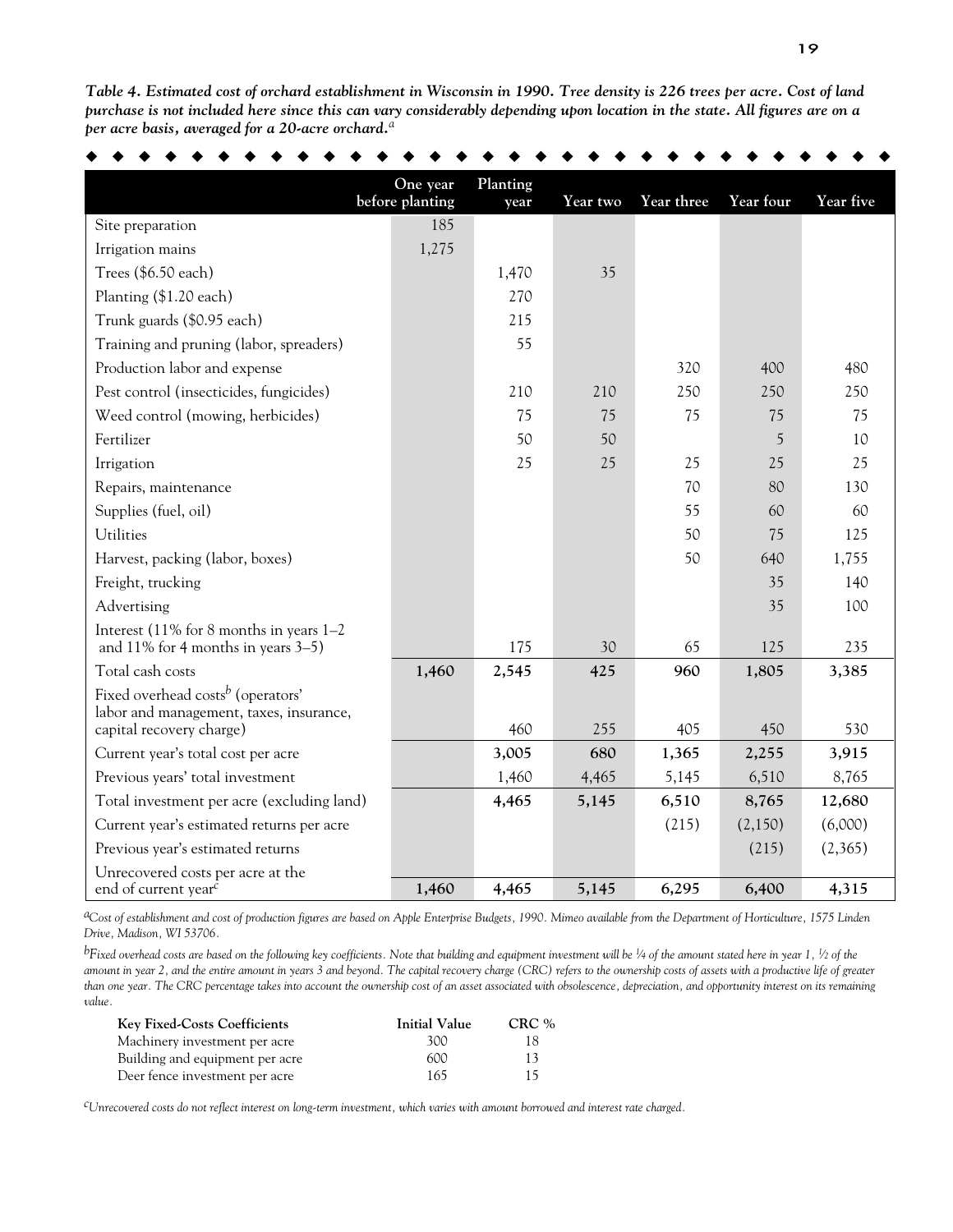# **ADDITIONAL RESOURCES**

Information about growing apples is available from many sources, a few of which are listed below. This information is provided as a convenience to our readers. It is not an endorsement by University of Wisconsin-Extension nor is it exhaustive.

#### **Reference Books**

- Barritt, B. H. 1992. *Intensive orchard management.* Yakima, WA: Good Fruit Grower.
- How, R. B. 1991. *Marketing fresh fruits and vegetables.* New York: Van Nostrand Reinhold.
- Jones, A. L. and H. S. Aldwinckle, eds. 1990. *Compendium of apple and pear diseases.* St. Paul, MN: American Phytopathological Society.
- Rom, R. C. and R. F. Carlson, eds. 1987. *Rootstocks for fruit crops.* New York: John Wiley & Sons.
- Westwood, M. N. 1988. *Temperate-zone pomology.* Third ed. Portland, OR: Timber Press.

#### **Related Extension Publications**

| Apple Cultivars for Wisconsin                                                                                     | A2105             |
|-------------------------------------------------------------------------------------------------------------------|-------------------|
| Commercial Tree Fruit Spray Guide                                                                                 | A3314             |
| Common Fruit Insects                                                                                              | A2116             |
| Common Tree Fruit Pests (available<br>from Michigan State University)                                             | NCR63             |
| Controlling Apple Maggots in<br>Home Gardens                                                                      | A1851             |
| Controlling Deer Damage in Wisconsin                                                                              | G3083             |
| Direct Marketing of Farm Produce and<br>Home Goods: Direct Marketing<br>Alternatives and Strategies for Beginning |                   |
| and Established Producers                                                                                         | A3602             |
| Diseases of Tree Fruits (available from<br>Michigan State University)                                             | NCR45             |
| Fire Blight: Apple, Pear and Other Trees                                                                          | A <sub>1616</sub> |

| Growing Apples in Wisconsin                                        | A3565 |
|--------------------------------------------------------------------|-------|
| Meadow Mouse Control                                               | A2148 |
| Orchard-Floor Management                                           | A3562 |
| Plant Growth Regulator Use in Apples                               | A3524 |
| <b>Rootstocks for Fruit Trees</b>                                  | A3561 |
| Spotted Tentiform Leafminer: A Pest<br>of Wisconsin Apple Orchards | A3211 |
| Training and Pruning Apple Trees                                   | A1959 |

# **Trade Magazines**

**American Fruit Grower** 37733 Euclid Avenue Willoughby, OH 44094 (440) 942-2000

#### **Fruit Growers News**

P.O. Box 128 Sparta, MI 49345 (616) 887-9005 www.fruitgrowersnews.com

#### **Good Fruit Grower**

105 S. 18th St., Suite 217 Yakima, WA 98901 (800) 487-9946 www.goodfruit.com

#### **Trade Associations**

**Wisconsin Apple Growers Association** 211 Canal Road Waterloo, WI 53594 (920) 478-4277 www.waga.org

# **U.S. Apple Association**

8233 Old Courthouse Rd., Suite 200 Vienna, VA 22182 (703) 442-8850 www.usapple.org

#### **International Dwarf Fruit Tree Association** 14 South Main Street Middleburg, PA 17842

(570) 837-1551 www.idfta.org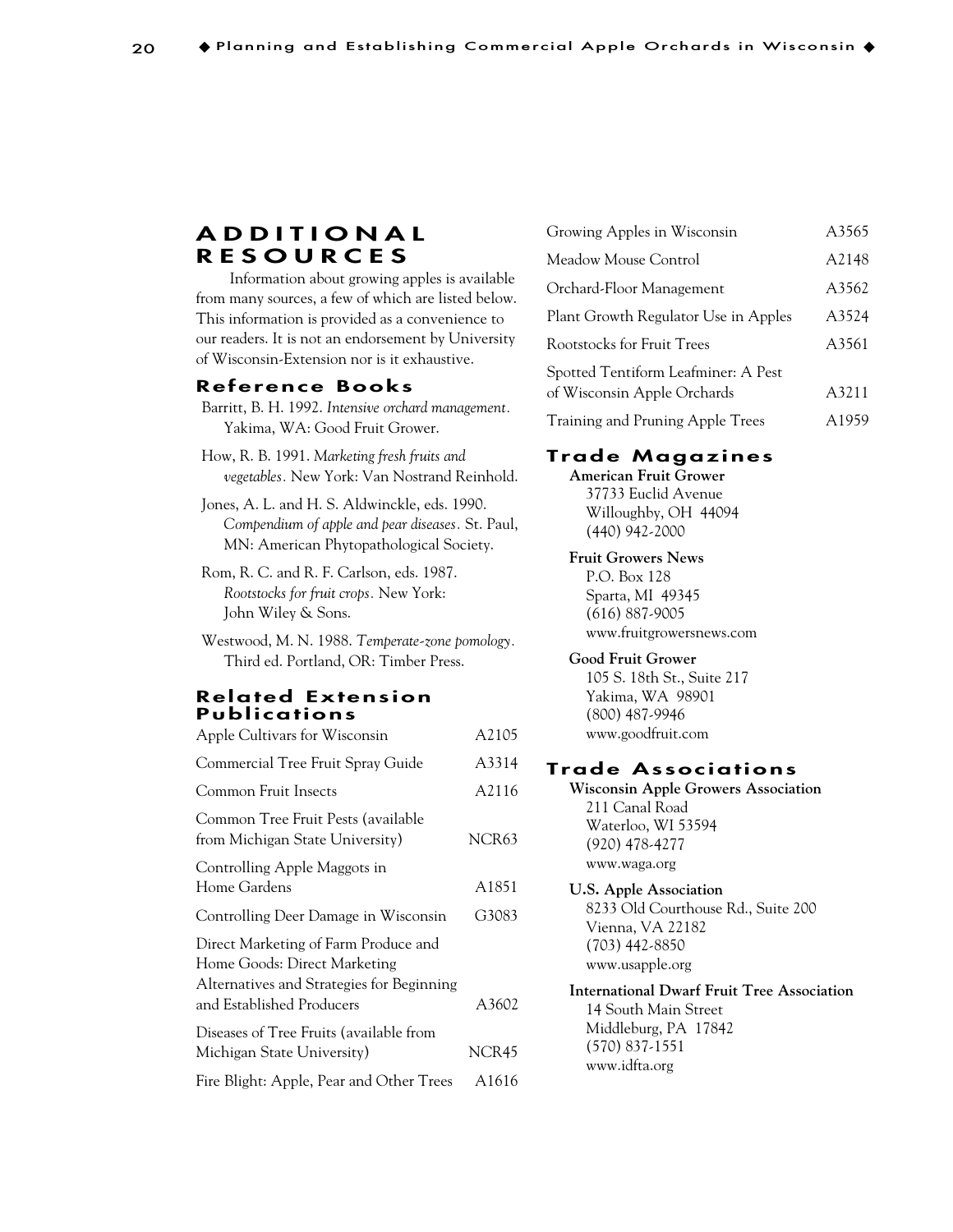# **Commercial Nurseries**

Plant materials may be available from other suitable nurseries. **Adams County Nursery**

P.O. Box 108 Aspers, PA 17304 (800) 377-3106 www.acnursery.com

#### **Boyer Nurseries & Orchards**

405 Boyer Nursery Rd. Biglerville, PA 17307 (717) 677-8558 www.boyernurseries.com

#### **C & O Nursery**

P.O. Box 116 Wenatchee, WA 98807-0116 (800) 232-2636 www.c-onursery.com

**Cameron Nursery** 1261 Ringold Road Eltopia, WA 99330 (509) 266-4669

**Columbia Basin Nursery** P.O. Box 458 Quincy, WA 98848 (800) 333-8589 www.cbnllc.com

**Hilltop Nurseries, LLC** P.O. Box 578 Hartford MI 49057 (800) 253-2911

# **St. Lawrence Nurseries**

325 State Highway 345 Potsdam, NY 13676 (315) 265-6739 www.sln.potsdam.ny.us

#### **Stark Brothers Nurseries**

P.O. Box 10 Louisiana, MO 63353 (800) 325-4180 www.starkbros.com

#### **TRECO**

Oregon Rootstock and Tree Co. P.O. Box 98 Woodburn, OR 97071 (503) 634-2209 www.treco.nu

#### **Van Well Nursery**

P.O. Box 1339 Wenatchee, WA 98807 (800) 572-1553 www.vanwell.net

#### **Wafler Farms**

10662 Slaght Road Wolcott, NY 14590 (877) 397-0874 www.waflernursery.com

#### **Willow Drive Nursery**

3539 Road 5 NW Ephrata, WA 98823 (888) 548-7337 www.willowdrive.com